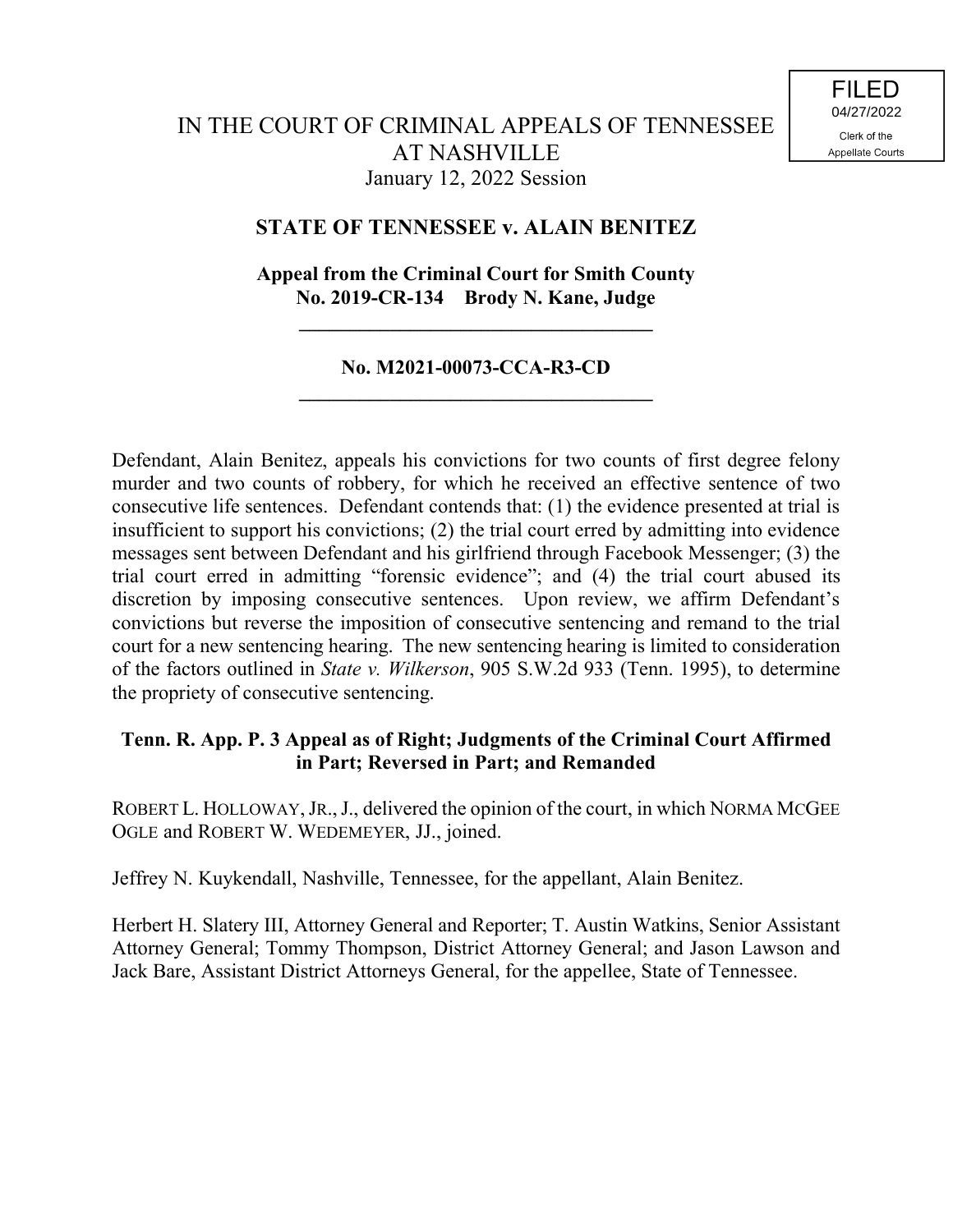#### **OPINION**

### **I. Factual and Procedural Background**

This appeal arises from the shooting deaths of two men, Shannon Smith and Devon Clark, in Pleasant Shade on April 25, 2018. Following an investigation by the Tennessee Bureau of Investigation (TBI) and local law enforcement, the Smith County Grand Jury issued an indictment charging Defendant with two counts of first degree felony murder during the perpetration of a robbery and two counts of robbery.<sup>1</sup>

#### *Trial*

At trial, Jacqueline Brinkley testified that she was the mother of Mr. Clark's children and that she was Mr. Smith's cousin. Ms. Brinkley explained that, before his death, Mr. Clark drove a white Dodge Charger. She recalled that, on April 25, 2018, Mr. Clark told her that he and Mr. Smith had to "pick[] up money from somebody" and that they left her home in Murfreesboro around 3:00 p.m. She said that she tried to call Mr. Clark around 6:00 p.m. that evening but received no answer.

Brandy Brown testified that she and Mr. Smith had been dating for eleven years and shared one child together at the time of his death. Ms. Brown recalled a time when a man named David Bibian came to their home to purchase chickens from Mr. Smith. Ms. Brown recalled that Mr. Bibian drove a white utility van and that he owned a remodeling business. She said that she knew Mr. Smith was "associated with drugs" but that she told him drugs were "not to be around" her or their young child. Ms. Brown said that she last spoke to Mr. Smith around 5:00 p.m. on April 25, 2018, and that he told her he was with Mr. Clark.

Deputy Josh Williams of the Smith County Sheriff's Office (SCSO) testified that, on April 25, 2018, he responded to an abandoned house on Dillehay Hollow Road to investigate a suspicious white vehicle at the location. Deputy Williams arrived at the house, located in Pleasant Shade in a rural part of Smith County, a little after 6:30 p.m. Deputy Williams saw an unoccupied white Dodge Charger sitting in the driveway. As Deputy Williams approached the house, he saw a Black male, later determined to be Mr. Smith, lying face down in the yard. After calling out to Mr. Smith and receiving no response, Deputy Williams realized that Mr. Smith had a gunshot wound to his head. Deputy Williams then observed a second Black male, later identified as Mr. Clark, lying on his back on the steps of a shed behind the house. Mr. Clark was also unresponsive. Deputy Williams called for backup and then assisted in securing the scene.

 $\overline{a}$ 

<sup>&</sup>lt;sup>1</sup> Defendant's alleged accomplice, David Bibian, was charged in a separate indictment.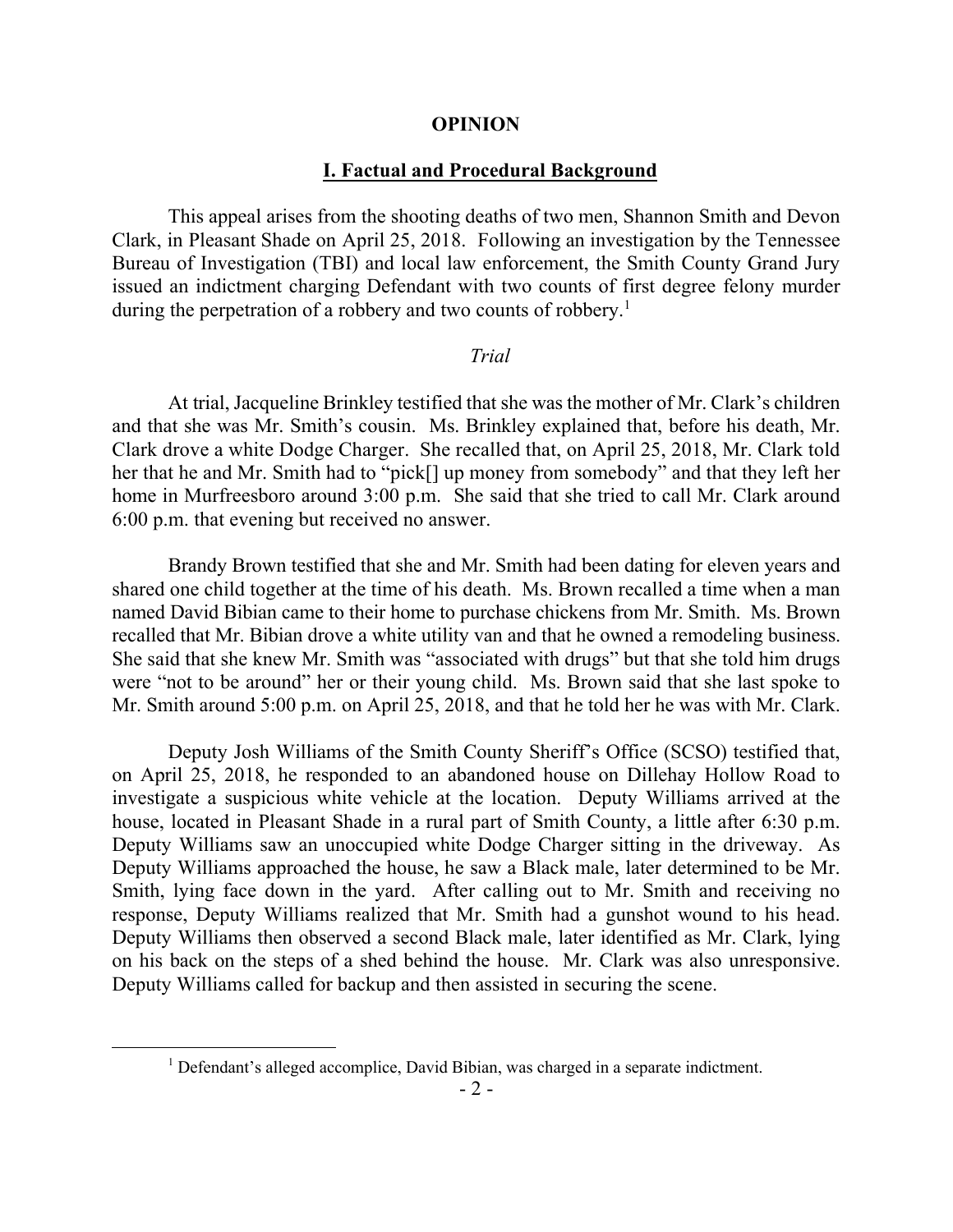Dr. David Zimmerman testified that he was a forensic pathologist working with the Medical Examiner's Office in Nashville. Dr. Zimmerman stated that he performed autopsies on both victims. Dr. Zimmerman explained that Mr. Smith suffered an intermediate range gunshot wound to the head and that he was able to recover fragments of the bullet from Mr. Smith. He opined that Mr. Smith's cause of death was a gunshot wound to the head and that the manner of death was homicide. Regarding Mr. Clark's autopsy, Dr. Zimmerman stated that Mr. Clark's cause of death was an "indeterminate range perforating gunshot wound of the neck" and that the manner of death was homicide. Dr. Zimmerman stated that no bullet or bullet fragments were recovered from Mr. Clark.

TBI Special Agent Steven Kennard testified that he attended the victims' autopsies. Agent Kennard said that the medical examiner collected nail clippings from both victims, a hair from the left hand of Mr. Smith, and bullet fragments from Mr. Smith's body. Agent Kennard then turned these items over to the crime lab.

TBI Special Agent Luke Webb testified that he responded to the crime scene on Dillehay Hollow Road. When he arrived, Agent Webb made a diagram of the crime scene and photographed two tire tracks, which he believed were of possible evidentiary value. Agent Webb collected a Newport cigarette butt and a .40 caliber shell casing located near Mr. Smith's body. Agent Webb found a cell phone in Mr. Smith's pocket. On the phone, Agent Webb saw a text message from a contact titled "David New" that read, "[F]ive minutes to get there." Agent Webb explained that neither Mr. Smith nor Mr. Clark had any cocaine with them but that investigators found cash on both men. Mr. Clark also had a fully loaded pistol in his waistband. Agent Webb stated that the white Dodge Charger was taken to the TBI crime laboratory in Nashville for processing. Agent Webb returned to the crime scene the following day to search the area in the daylight. He collected eight fired .45 auto cartridge casings on the side of the house but noted that they looked "older." Agent Webb collected another Newport cigarette butt closer to the road.

Agent Webb testified that, during the subsequent investigation, he spoke to Roy Boyd, Jr., Defendant's roommate. Based on his conversation with Mr. Boyd, Agent Webb executed search warrants at Misty Shaddocks' residence on Faith Lane where Mr. Boyd, Ms. Shaddocks, and Defendant lived and a second search warrant at Mr. Bibian's home on Maynard Hollow Road. Agent Webb searched Defendant's room at Ms. Shaddocks' residence and collected a cigarette butt and a pack of Newport cigarettes.

During the search of Mr. Bibian's home, Agent Webb found a magazine for a .40 caliber Glock. Agent Webb noted that the bullets inside the magazine were the same brand as the .40 caliber shell casing found at the crime scene. He found and collected additional .40 caliber bullets in an "ammo can." Agent Webb photographed a white Ford E-250 van at Mr. Bibian's home. Inside the van, Agent Webb found a package of Newport cigarettes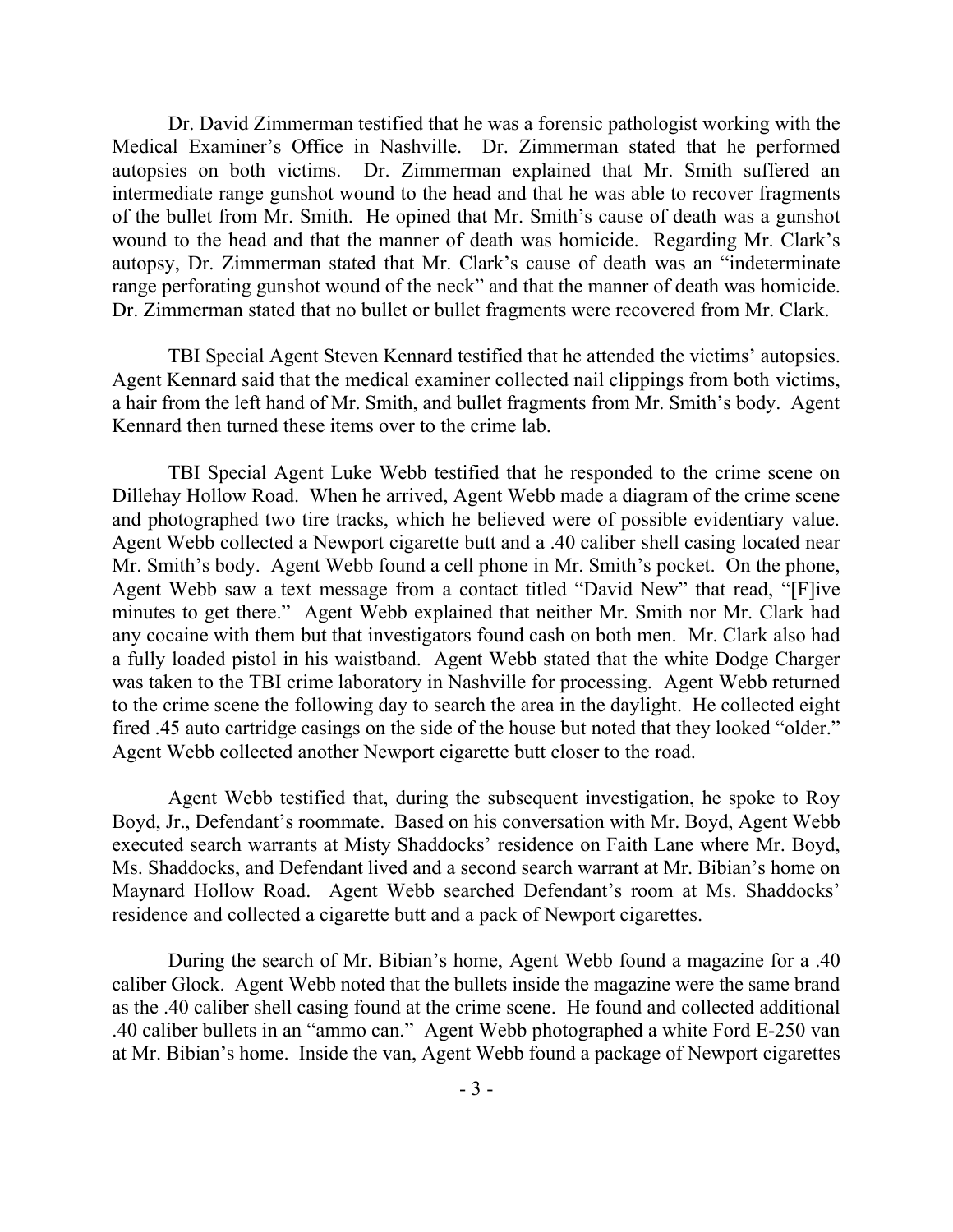and a Walmart receipt showing purchase of a cell phone on April 26, the day after the murders.

On cross-examination, Agent Webb agreed that Mr. Clark had almost over \$1400 in cash on him at the time of his death. He further agreed that the tire tracks found at the crime scene were not linked to Defendant's car, a red Nissan Altima. Agent Webb acknowledged that they found no hair belonging to Defendant at the crime scene. He said that he was unaware of any DNA matches between Defendant and the cigarette butts collected at the scene. The following exchange then occurred:

[DEFENSE COUNSEL]: So just to recap, I know you've done an exhaustive search of the area. You are not prepared to testify today of any DNA evidence or physical evidence linking that scene to my client, is that correct?

[AGENT WEBB]: If any exists, I don't know of it.

TBI Special Agent James Scarbro testified that he was certified in Cellebrite technology, a software used to analyze cell phones and produce reports. He said that he used the software on Mr. Smith's cell phone and produced a report that was entered into evidence. He testified that Mr. Smith received a text message from Mr. Bibian's cell phone on April 25, 2018, at 11:46 a.m. that said, "Everything's still all good, right?" Mr. Bibian then responded with a text message that instructed Mr. Smith to call him. Agent Scarbro explained that there were then multiple phone calls between Mr. Bibian and Mr. Smith of various durations. At 5:09 p.m., Mr. Smith received a final text message from Mr. Bibian that said, "Five minutes to get there."

Agent Scarbro testified that he went to Discount Tire Store in Lebanon after learning that Mr. Bibian had changed the tires on his white Ford van the day after the murders. Agent Scarbro obtained a receipt from the tire store dated April 26, 2018, that showed Mr. Bibian's purchase of four tires for the van. Agent Scarbro testified, however, that the TBI did not recover the van from Mr. Bibian's residence until May 3, 2018.

TBI Special Agent Rielly Gray testified that she went to Walmart in Lebanon after a Walmart receipt was found during the search of Mr. Bibian's white Ford van. Based on the date and time stamp on the receipt, she recovered video surveillance footage from Walmart from April 26, 2018, which showed Mr. Bibian purchasing a new cell phone.

Clifton Avent testified that he was an inmate in the Wilson County Jail because of a probation violation. Mr. Avent stated that he first met Defendant when Mr. Avent was working for Mr. Bibian at a "housing unit," where he and Mr. Bibian were remodeling the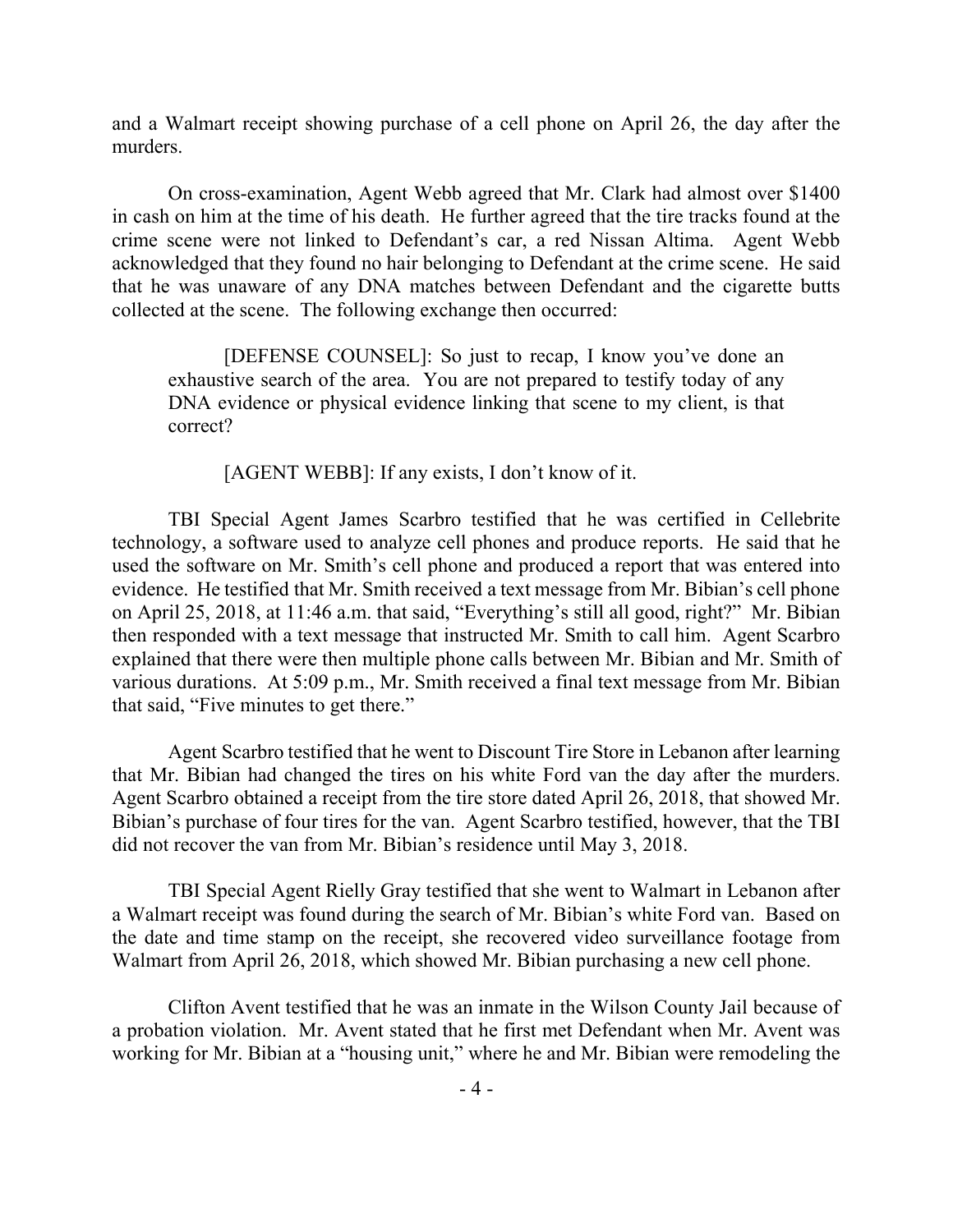building and converting it into apartments. Mr. Avent recalled that, while he was waiting for Mr. Bibian to arrive at the job site one day, Defendant pulled up in the parking lot. Mr. Avent approached Defendant's car and saw that Defendant was holding a cell phone in his hand. Mr. Avent read on the phone that two men had been found dead in an abandoned house. Mr. Avent testified that he asked Defendant, "[W]ho did that?" Defendant responded, "I did." Mr. Avent testified that he did not ask Defendant anything else about what he saw on the phone.

On cross-examination, Mr. Avent testified that he voluntarily gave a statement to the TBI about his interaction with Defendant. Mr. Avent agreed he told investigators that, sometime before the murders, he saw Mr. Bibian speaking to Mr. Smith and Mr. Clark about a date for picking up or dropping off drugs. Mr. Avent said that Mr. Bibian always carried a gun because "he was in an environment where a lot of criminal activity took place . . . as far as construction work" and did not want to be a victim of a robbery.

Roy Boyd, Jr., testified that he first met Defendant when Mr. Boyd moved in with his friend, Ms. Shaddocks, in Smith County. He said that Defendant was also staying at Ms. Shaddocks' residence. Mr. Boyd stated that, prior to the murder, Defendant had been in a dispute with Mr. Bibian but that, about a week or so before the murders, Defendant and Mr. Bibian met several times. Mr. Boyd testified that, after the third meeting with Mr. Bibian, Defendant told Mr. Boyd that he and Mr. Bibian "had worked their problems out" and that Defendant was going to "do a lick" for Mr. Bibian. Mr. Boyd explained that his understanding of the meaning of the work "lick" in that context was that Defendant was going to commit a robbery. Mr. Boyd stated that Mr. Bibian had a cocaine habit and that Mr. Bibian provided him with methamphetamine about once a week.

Mr. Boyd testified that, a few days after this conversation, he left Ms. Shaddocks' residence and went to Nashville. The next day, Ms. Shaddocks called Mr. Boyd and told him that she had been in a car wreck and was injured and needed his help. Ms. Shaddocks also told Mr. Boyd that, after he left her residence, Defendant came in, threw a bag of money on her bed, and told her that he would be back. Mr. Boyd testified that, when he returned to Ms. Shaddocks' residence, Defendant was not there but that Ms. Shaddocks' son, Jonathan Binkley, was there. Ms. Shaddocks called Mr. Boyd into her bedroom and showed him a picture on her phone "where two people had been murdered and the bodies had been dumped[.]" Ms. Shaddocks told Mr. Boyd that she thought that her son and Defendant had been involved in the murders. Mr. Boyd explained that Defendant and Mr. Binkley were good friends. Mr. Boyd testified:

I asked [Ms. Shaddocks] could I use the phone, and I don't know why, I just had a real uneasy feeling about everything, just sort of her behavior in general. When I looked on her phone, I [saw] some messages between her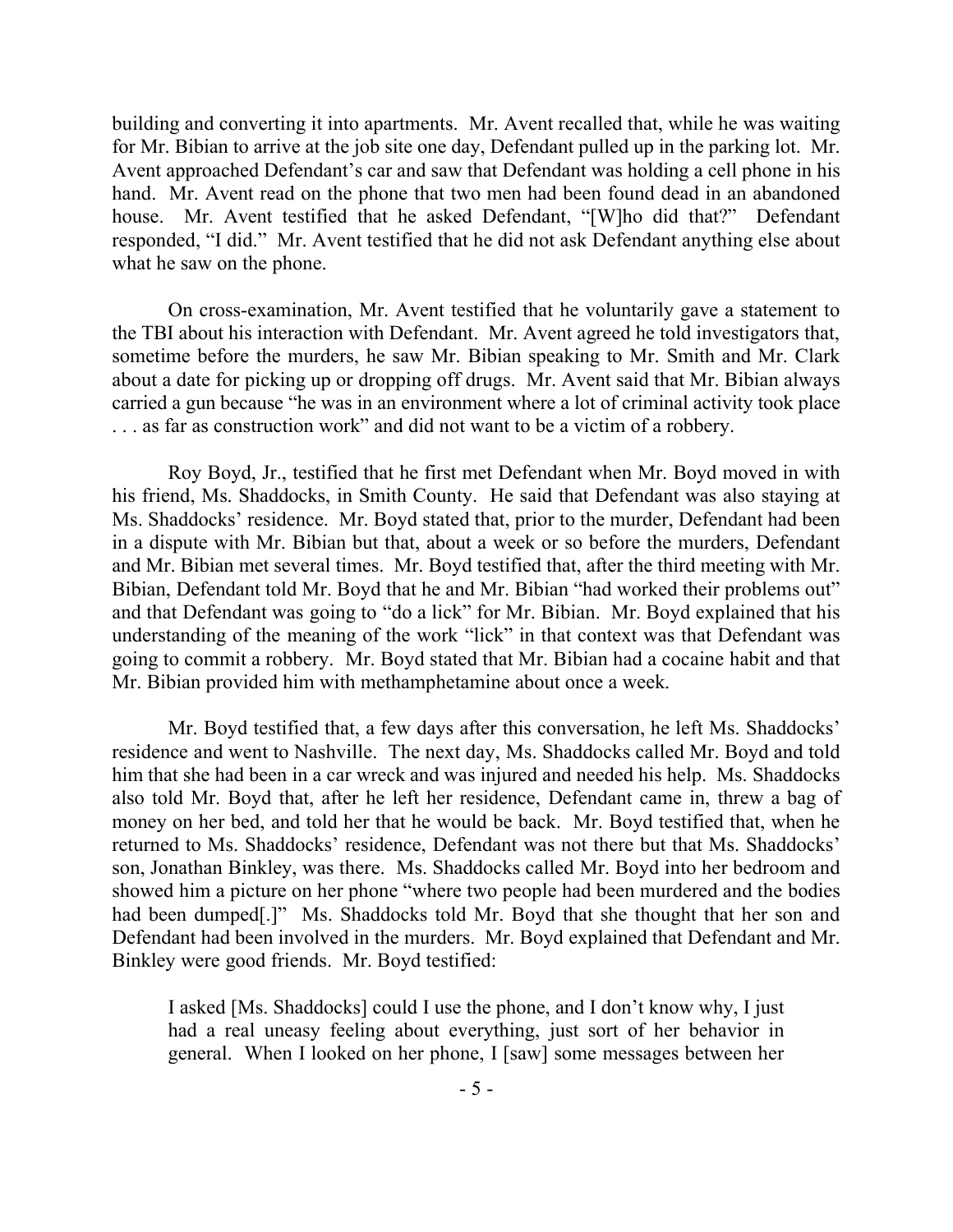and [Defendant] and between her and her son, [Mr. Binkley]. It made me really uncomfortable, and I forwarded them to my phone.

Mr. Boyd said that, a few hours later, when it was "getting dark[,]" he was in the bathroom at Ms. Shaddocks' residence when Defendant and Defendant's friend, Blake, entered the home. Mr. Boyd stated, "I had the bathroom door open so as soon as they walked in, I could see them, they could see me, and [Defendant] came walking down the hallway towards me." Mr. Boyd said that he felt "[v]ery uncomfortable" because Defendant had a pearl handled pistol in his waistband that he began "brandishing."

Mr. Boyd testified:

[W]e went to the adjacent bedroom and we were getting high. We[] smoked a blunt together, a marijuana cigarette, and [Defendant] showed me on his phone, the same picture that [Ms. Shaddocks] showed me except that [Defendant] had cropped out the title above and just had the actual photos of the two deceased bodies.

Defendant then told Mr. Boyd that he was responsible for the murders of Mr. Smith and Mr. Clark. Mr. Boyd stated:

[Defendant] motioned with his hand, made like a gun figure with his hand, and he had motioned how he had shot them, and then he kind of sat back and as if he was reliving it again. He kind of did it again, the motion, you know, and made two gun shots with his hand.

Defendant said that Mr. Bibian had been "too scared" and "too much of a coward to do it, so [Defendant] did it." Mr. Boyd said that he believed Defendant and that Defendant was not "joking around." Mr. Boyd continued:

The night turned pretty bad pretty quick. Blake had come into the room and he was really scared. I mean, the boy was so scared he was shaking, couldn't hardly talk he was so scared, and he kept looking down at the floor. And I had asked him because I didn't see – Blake's always got his car everywhere he goes, and when they pulled up I seen them both together in [Defendant's] car, and Blake didn't have his car.

So I said, where's your car at, and he didn't answer me. [Defendant] spoke up and said, hey . . . say something, tell him. He's talking to you dumba\*\*. And Blake was -- he was scared. He was scared to death, and he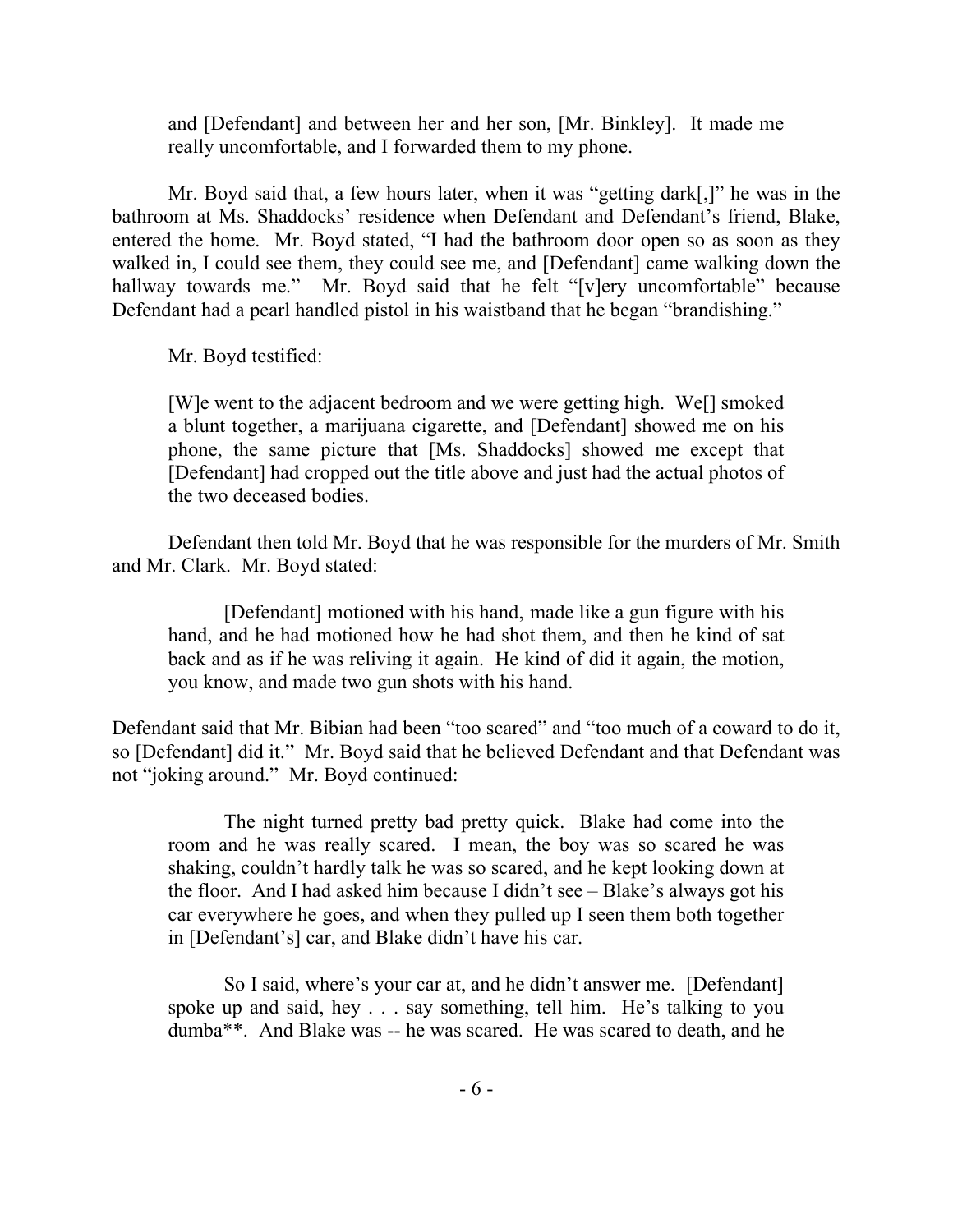looked up at me and told me he didn't have his car anymore. He never told me why.

Mr. Boyd testified that Defendant told Mr. Boyd that he had gotten some damage to his red Nissan Altima repaired and that he had purchased new rims for the car. Defendant asked Mr. Boyd if he wanted to go outside and look at the car. Mr. Boyd testified that he felt uncomfortable at the suggestion because he noticed a flashlight in the adjacent field that kept blinking on and off. Mr. Boyd said that, despite his reluctance, he accompanied Defendant outside where Defendant attempted to lure him to the side of the residence. Mr. Boyd stated that Defendant "was like . . . come over here and look, and he put his hand on his pistol as he was about to draw his pistol." Mr. Boyd testified that he felt like Defendant "was going to silence [him]." Mr. Boyd ran back inside the residence through the front door and closed the door behind him; Defendant ran around the house and entered through the back door.

Mr. Boyd testified that, once inside the residence, he stood beside Ms. Shaddocks' eleven-year-old son, Mikey. Mr. Boyd stated that he felt safer standing beside Mikey because Defendant loved Mikey. The following exchange then occurred:

[STATE]: So you felt like being next to Mikey would give you a better chance?

[MR. BOYD]: I'm absolutely positive that if Mikey had not been there, I would not be here.

[STATE]: And what do you think would have happened?

[MR. BOYD]: I think I would have met the same fate as [Mr. Smith and Mr. Clark].

Mr. Boyd testified that, while inside the residence, Defendant said, "I'll do it, I'll f\*\*king do it right here." Mr. Boyd said that he believed Defendant was talking about killing him. He said that Ms. Shaddocks looked at Blake and "shook her head like, no" and that Defendant then called Blake into the back bedroom. Mr. Boyd said that he took this opportunity to run back out the front door and into the woods. Mr. Boyd stated:

I started running across that and as I was running across I s[aw] another fence in the distance and it was full with weeds and trees and I didn't see any way to get through but a small opening and so as I was running, I ran towards that opening and I dove through and ended up in a person's driveway.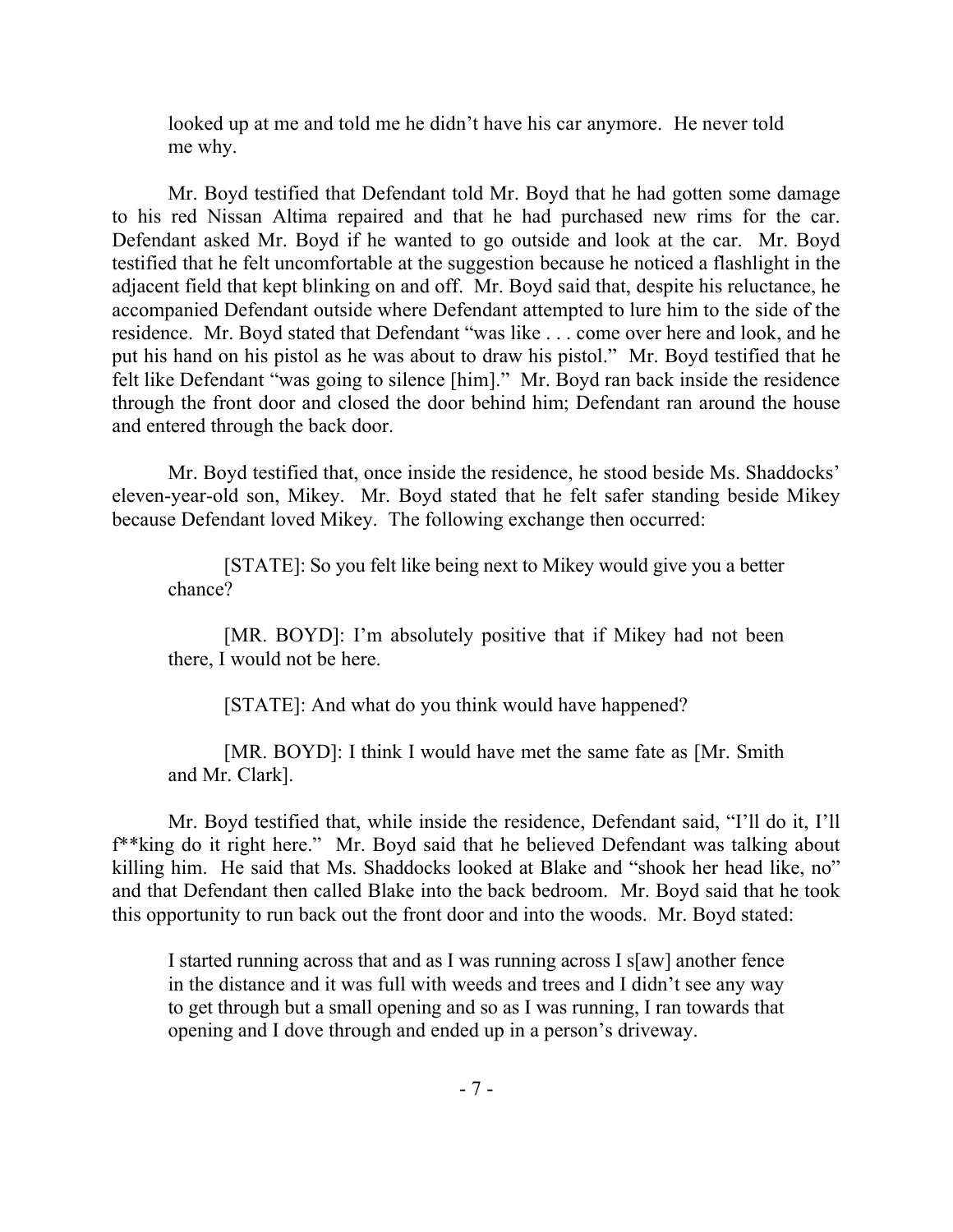Mr. Boyd said that, when he stood up and looked behind him, he saw that Defendant had pursued him into the field that Mr. Boyd had just crossed. Mr. Boyd knocked on the door of the neighbor's house and asked to be let in. An older woman allowed him inside, and he informed her that he was being "pursued by somebody who would have no problem . . . harming us[.]" The woman then loaded a shotgun, gave it to Mr. Boyd, and called the police. Mr. Boyd told the police that he was being pursued "by the same man who murdered the people . . . a few nights before."

When law enforcement arrived, Mr. Boyd was taken to the Smith County Jail on an outstanding warrant for a probation violation. Mr. Boyd gave a statement to the TBI and allowed access to his cell phone. He also provided the TBI with Mr. Bibian's and Defendant's cell phone numbers. Mr. Boyd stated that, after the murders, Defendant was acting "cocky" and told Mr. Boyd that he was "laying low." Mr. Boyd recalled that Defendant spent money on fixing up his car and that he wore brand new clothes at Ms. Shaddocks' residence.

Mr. Boyd recalled a time when he was riding in Defendant's car and Defendant called Mr. Bibian and threatened Mr. Bibian because of a dispute they had about Defendant's dog. Defendant told Mr. Bibian that "if he didn't get the dog out [of the pound] that [Defendant] would f-ing kill him." Mr. Boyd testified that, while he was in jail, he had other inmates tell him that they had been asked about where Mr. Boyd and his family lived. Due to these conversations, Mr. Boyd contacted the TBI and spoke to them again.

Deputy Dustin Harvey of the Wilson County Sheriff's Office (WCSO) testified that he was on patrol on May 2, 2018, when the TBI requested his assistance in conducting a traffic stop of Defendant, who had an outstanding warrant for aggravated assault. Deputy Harvey was informed that Defendant was driving a red Nissan Altima. When Deputy Harvey saw a car matching that description on Carthage Highway heading towards Lebanon, he attempted to initiate a traffic stop. However, the driver "instantly took off at a high rate of speed, attempted to pass [a] TBI agent, at which point they struck each other." Deputy Harvey eventually lost sight of the red Nissan Altima "due to the high rate of speed and traffic." Deputy Harvey testified that they reached speeds of over 120 miles per hour during the chase and that the driver eventually lost control of the car in a curve and ended up in the front yard of a house. The car was unoccupied when Deputy Harvey caught up to it, and Defendant was not apprehended that night. Investigators found a .45 caliber cartridge case in the driver's seat. They later determined that the red Nissan Altima was owned by Defendant's cousin, Adrian Ramirez, and that Mr. Bibian's address was listed on its registration. The dash-cam video of the chase from Deputy Harvey's patrol car was introduced as an exhibit.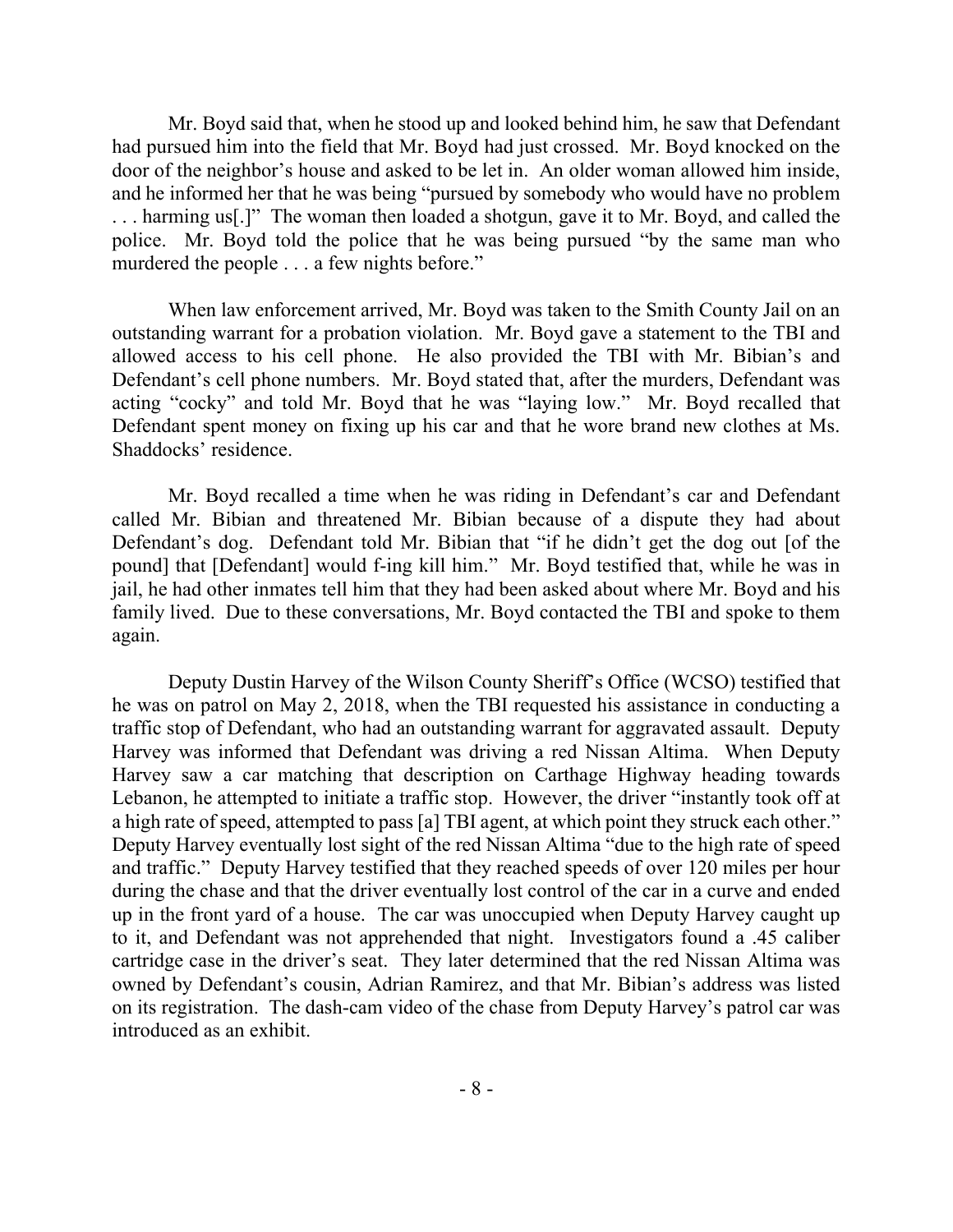WCSO Detective Jennifer Edwards testified that, on May 3, 2018, she responded to a residence on Carthage Highway after a possible sighting of Defendant. Detective Edwards met with an elderly lady who reported that a man was outside of her residence attempting to "get in[.]" Detective Edwards searched the area of the residence but found no one. She was then alerted to a "male running through the woods up the hill towards" a neighboring house. Detective Edwards said that Defendant was eventually located inside the neighboring house and taken into custody.

Agent Scarbro was recalled and testified that he interviewed Defendant on May 3, 2018, after Defendant's arrest. After being read his *Miranda* rights, Defendant signed a waiver of rights form and agreed to speak with Agent Scarbro. Agent Scarbro told Defendant that they wanted to speak to him about the deaths of two men in Pleasant Shade. Although Defendant initially denied knowing anything about the murders, he eventually provided Agent Scarbro with a written statement, which Agent Scarbro read into the record.

Defendant told Agent Scarbro that his car was a red Nissan Altima and that he knew Mr. Bibian and did remodeling work for him. Defendant admitted that he sold marijuana and that Mr. Bibian was "into cocaine." Defendant said that, about three weeks prior, Mr. Bibian introduced him to Mr. Smith and Mr. Clark and told Defendant that the two Black men sold cocaine. Defendant stated:

Last Wednesday I was with [Mr. Bibian]. We were in his white van. I was driving. Earlier that day he picked me up on Cedar Street. I left my car on Cedar Street. He said we were going to a house in Smith County to do some work. I knew there was going to be somebody coming out there to sell some cocaine because [Mr. Bibian] told me there was going to be somebody coming out there to sell cocaine.

Defendant said that they traveled to a house on Dillehay Hollow Road where no one lived. He stated, "When we got to the house I backed the van into the driveway up next to the house. I did that because that is where [Mr. Bibian] told me to park." Defendant continued:

[Mr. Bibian] called somebody on the phone and they talked for a couple of minutes. I couldn't tell who he was talking to. [Mr. Bibian] was asking them where they were at. They were saying they were in . . . Defeated. We sat there in the van. About ten minutes later a white Dodge Charger pulled up. It had tinted windows so I couldn't tell who was in it.

. . . .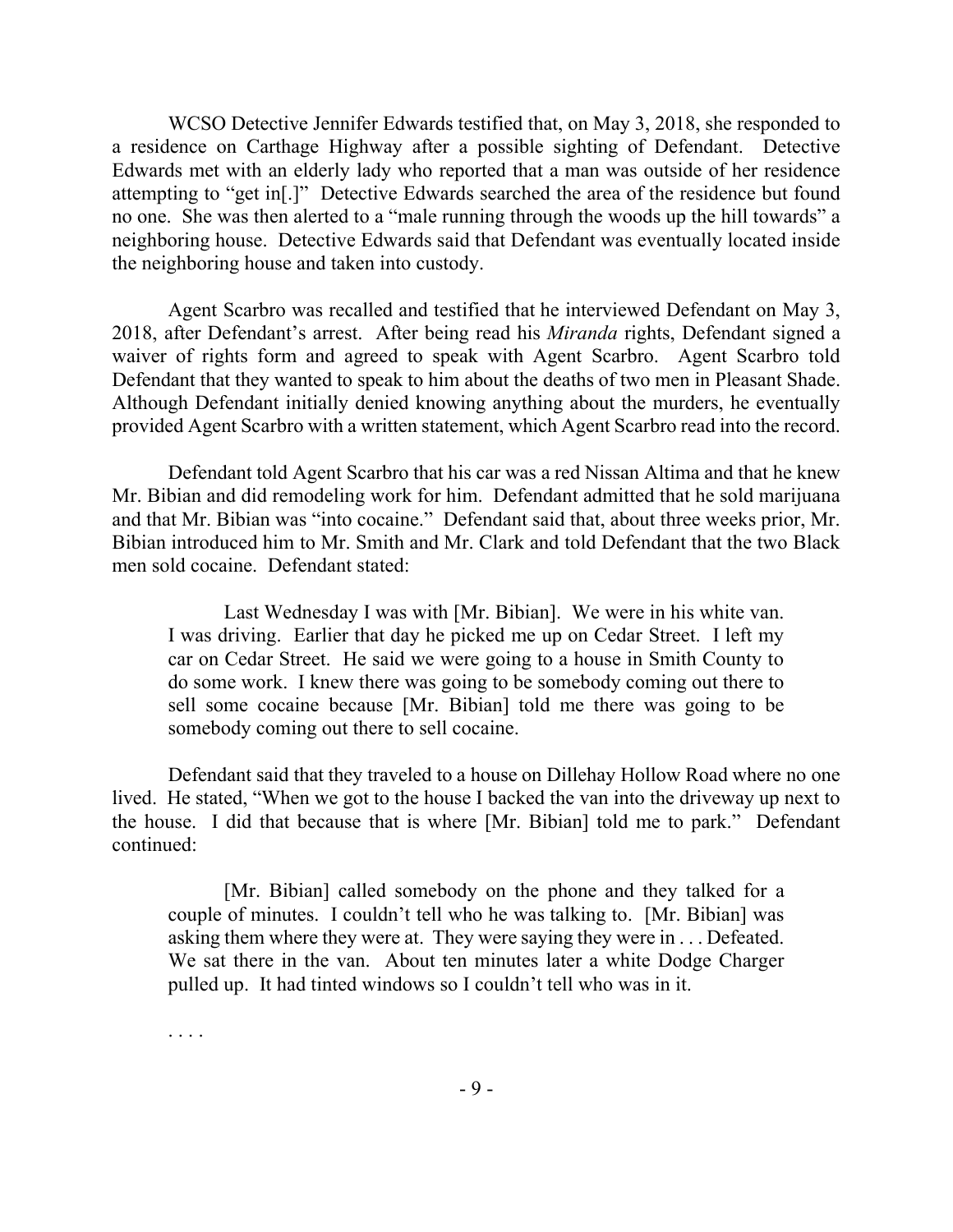They pulled up on the passenger's side of [Mr. Bibian's] van. [Mr. Bibian] got out of the van and told me to stay in the van. After [Mr. Bibian] got out I heard two, maybe three shots. It was quick after he got out. [Mr. Bibian] got back in the van with a backpack and told me to go. The backpack was like the size of a lunch box. It probably had a kilo of cocaine in it. I drove away. [Mr. Bibian] had a .40 Glock on him. He carries that all the time. I drove back to Cedar Street and that is where I got out. On the way back [Mr. Bibian] told me to take this to the grave.

. . . .

After those dudes were found dead at that house[,] my girlfriend sent me a screen shot of them two dudes that were dead and I saw that it was the same two dudes I met on Cedar Street a few weeks ago. She sent me the screen shot because those two dudes were found dead at the same house that me and [Mr. Bibian] had gone out to.

Defendant told Agent Scarbro that Mr. Bibian had a pearl handled gun. Defendant consented to providing a DNA sample and consented to a search of his car and cell phone. Agent Scarbro stated, however, that he was not able to access Defendant's phone because Defendant said that he did not remember the passcode to the phone.

Agent Scarbro testified that, on May 10, he conducted a second interview with Defendant after the TBI discovered a Colt .45 pistol that had been thrown out during the police chase. After being *Mirandized*, Defendant told Agent Scarbro, "The statement that I gave you the other day is true but I did not tell you everything." Defendant said:

I was at Cedar Street in Lebanon when [Mr. Bibian] picked me up on Wednesday, April 25th. I didn't see anybody that morning.

. . .

When [Mr. Bibian] got there we did a couple lines of cocaine. That's when [Mr. Bibian] told me that we were going to go do a job. That's when we left Cedar Street and headed towards Hartsville. [Mr. Bibian] was driving when we left Cedar Street. We stopped at a gas station in Hartsville to munch on something. I don't remember where we stopped or what I got to eat. [Mr. Bibian] was acting messed up so I drove the rest of the way from Hartsville to the abandoned house. [Mr. Bibian] gave me directions to the abandoned house.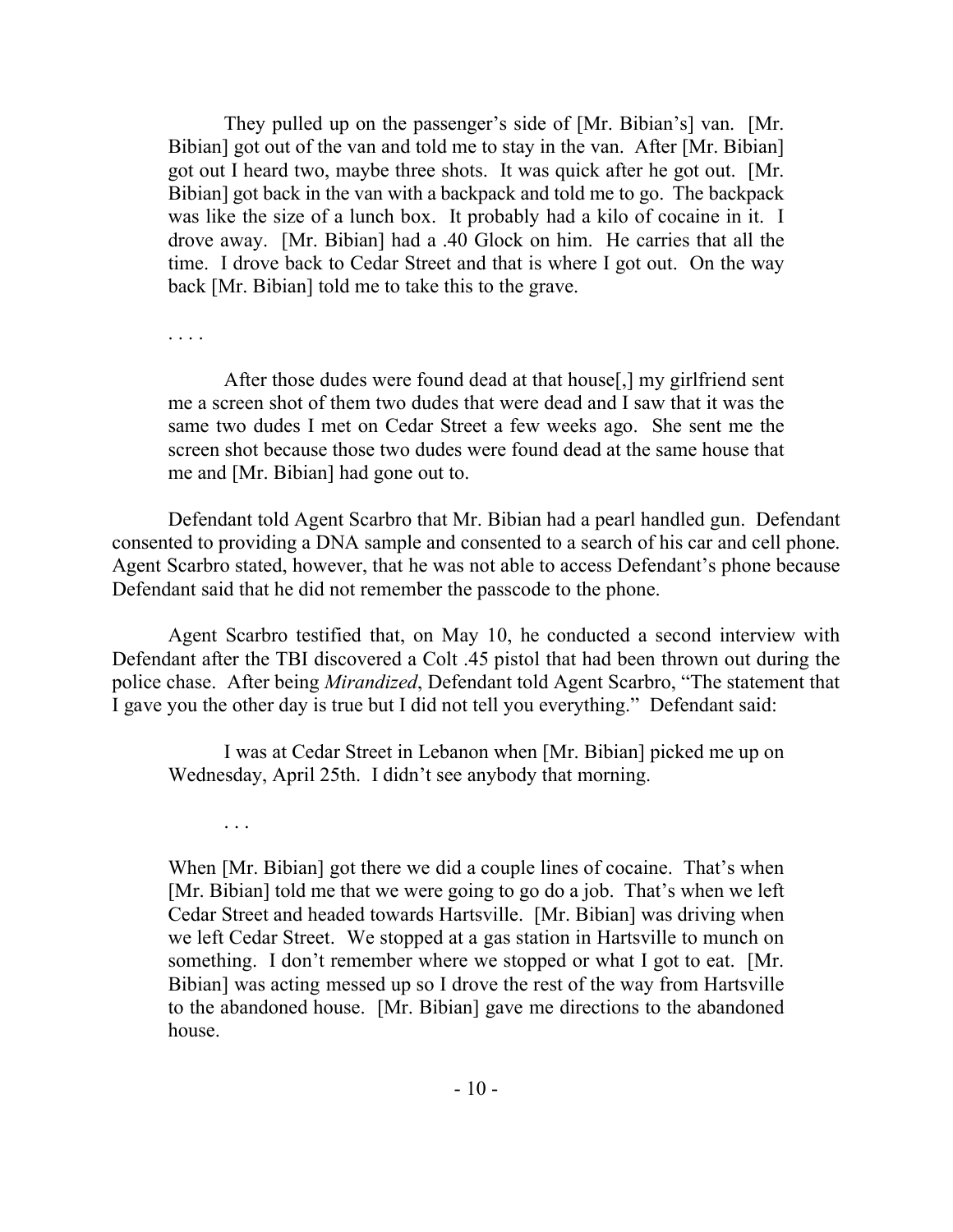. . . .

When [Mr. Bibian] got back into the van after I heard the shots, [Mr. Bibian] told me to ditch my phone. When [Mr. Bibian] got back in, he pulled two to three phones out of his pocket. Then [Mr. Bibian] pulled his .40 caliber Glock out of his pants. He pulled it from the small of his back. [Mr. Bibian] then laid the gun and the phones on the console of the van.

### Defendant told Agent Scarbro:

When the police chased me down Highway 70, I tossed that .45 out of the window. That is the gun that [Mr. Bibian] gave to me. [Mr. Bibian] had just given me the gun the day before you all got me. [Mr. Bibian] gave it to me on Cedar Street because [Mr. Bibian] owed me a bunch of money. [Mr. Bibian] owed me a lot of money for the work that I had done. [Mr. Bibian] owed me around \$5,000. Every gift that I got was from [Mr. Bibian] because he never paid me. The reason that I threw that gun out of the window was because I did not want to catch a gun charge.

Agent Scarbro testified that Defendant gave a third written statement to the TBI on June 29, 2018, after waiving his *Miranda* rights. Defendant told Agent Scarbro:

The day that [Mr. Bibian] and I were at Cedar Street in Lebanon, [Mr. Bibian] told me that there were some people that owed him money. This was the same day that we went out to Pleasant Shade. [Mr. Bibian] told me that he was going to kill them because they owed him money. When we got out to Pleasant Shade, [Mr. Bibian] told me to back the van up to the house and just wait in the van. When [Mr. Bibian] got back in the van after I heard the shots, [Mr. Bibian] told me that he'd killed them both. The two guys thought that they were coming out there to buy some cocaine off of [Mr. Bibian] but [Mr. Bibian] didn't have any cocaine. [Mr. Bibian] told me that it was a robbery.

Agent Scarbro testified that, as part of the investigation, he went to the house of Defendant's girlfriend, Anna Barrios, after speaking to Mr. Boyd. Agent Scarbro explained that he had been shown a photograph of a text message that Mr. Boyd's girlfriend received that had contained Mr. Boyd's written statement to the TBI. Agent Scarbro said that Ms. Barrios turned over letters and envelopes Defendant sent her from jail. Agent Scarbro explained that Defendant's letters contained a copy of the statement that Mr. Boyd gave the TBI and a copy of Mr. Avent's statement. Agent Scarbro said that he confronted Ms. Barrios about whether she had been instructed by Defendant to send out copies of the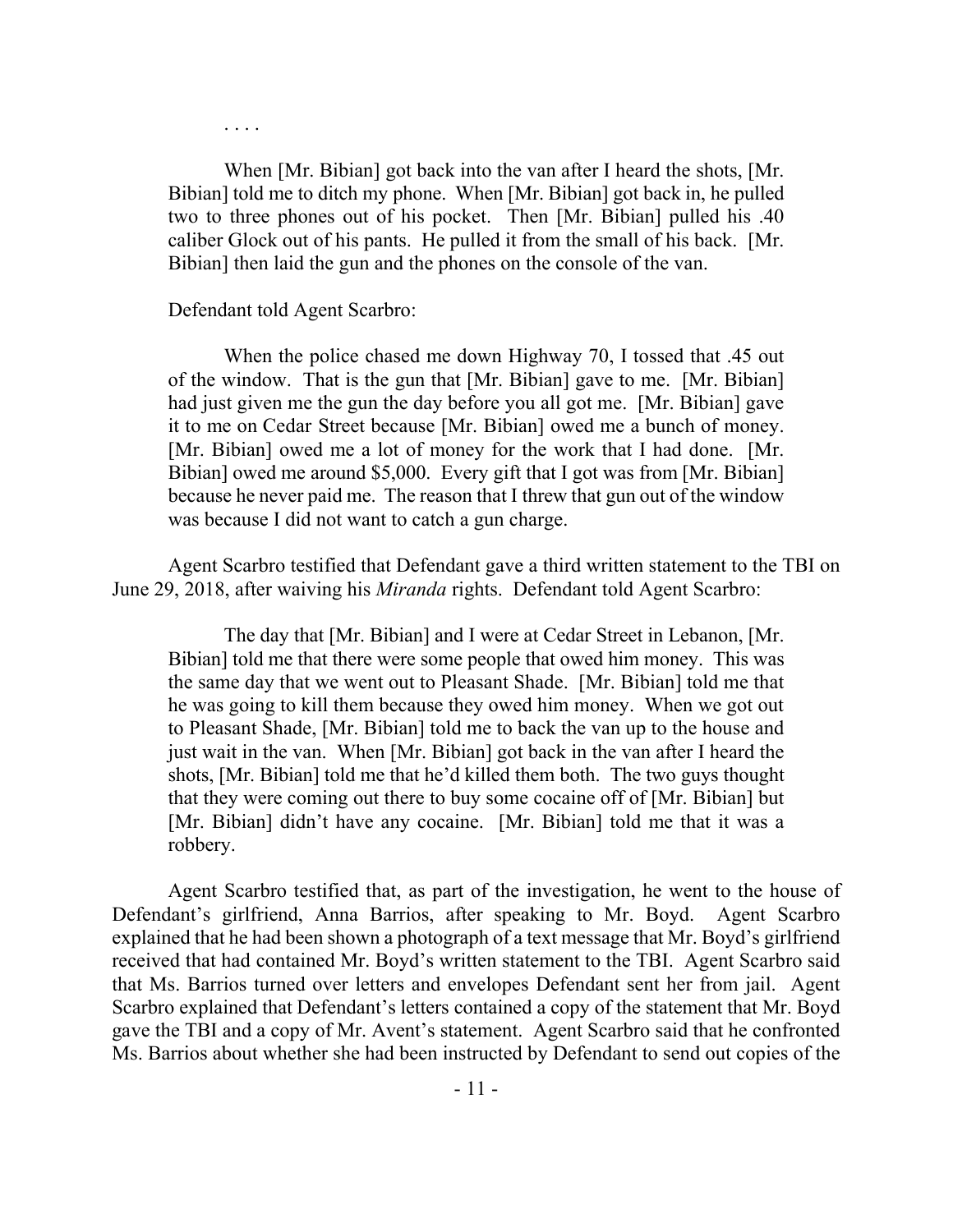statements to intimidate Mr. Boyd and Mr. Avent but that Ms. Barrios's mother got upset and asked him to leave. Agent Scarbro said that, when he later asked Defendant about sending Ms. Barrios copies of the witnesses' statements, Defendant denied instructing Ms. Barrios to publish the statements.

Agent Scarbro testified that, after Defendant's arrest, he monitored Defendant's jail phone calls. The State introduced a recording of Defendant's phone call from jail on November 9, 2018. During his conversation with someone, Defendant laughed about hiding in the woods for two nights after being chased by police. The State then introduced a recording of Defendant's jail phone call to Ms. Barrios on December 18, 2018. During the call, Defendant told Ms. Barrios that, "when [she] g[o]t the statement," she should "take a picture of it" and then "post it on Facebook," "tag Geno,"<sup>2</sup> and ask him, "[H]ow he gonna snitch on [his] own people to try to get outta trouble?"

At this point, in a jury-out hearing, the State sought to introduce evidence of messages sent from Defendant to Ms. Barrios through Facebook Messenger to show that Defendant knew that he was embarking on a dangerous "mission" before the murders, that Defendant spent large amounts of money immediately after the murders, and that he displayed consciousness of guilt following the murders. Defendant objected to the introduction of the messages, arguing that they were hearsay and that the business records affidavit from the records custodian at Facebook was inadequate to authenticate the messages. Regarding the time stamps on the messages, Defendant argued that there was no witness to testify to the meaning of "UTC" and that the trial court should not take judicial notice of the time difference between UTC and CT. The State responded that "courts across this country have let detectives testify about what UTC means because it's a time zone" and that courts "have actually declared judicial notice as to what UTC means[.] $"3$ 

At the conclusion of the hearing, the trial court overruled Defendant's objection. The trial court stated:

I'm going to let the records in. I'm going to take judicial notice of UTC. This has come up on numerous cases. It is what it is as far as the time frame goes. I think the State did follow the proper steps.

. . . .

 $\overline{a}$ 

<sup>&</sup>lt;sup>2</sup> Mr. Boyd testified that his nickname was Geno.

 $3$  UTC stands for Universal Time Coordinated and is a 24-hour time standard used to synchronize world clocks. It is the successor to Greenwich Mean Time or GMT.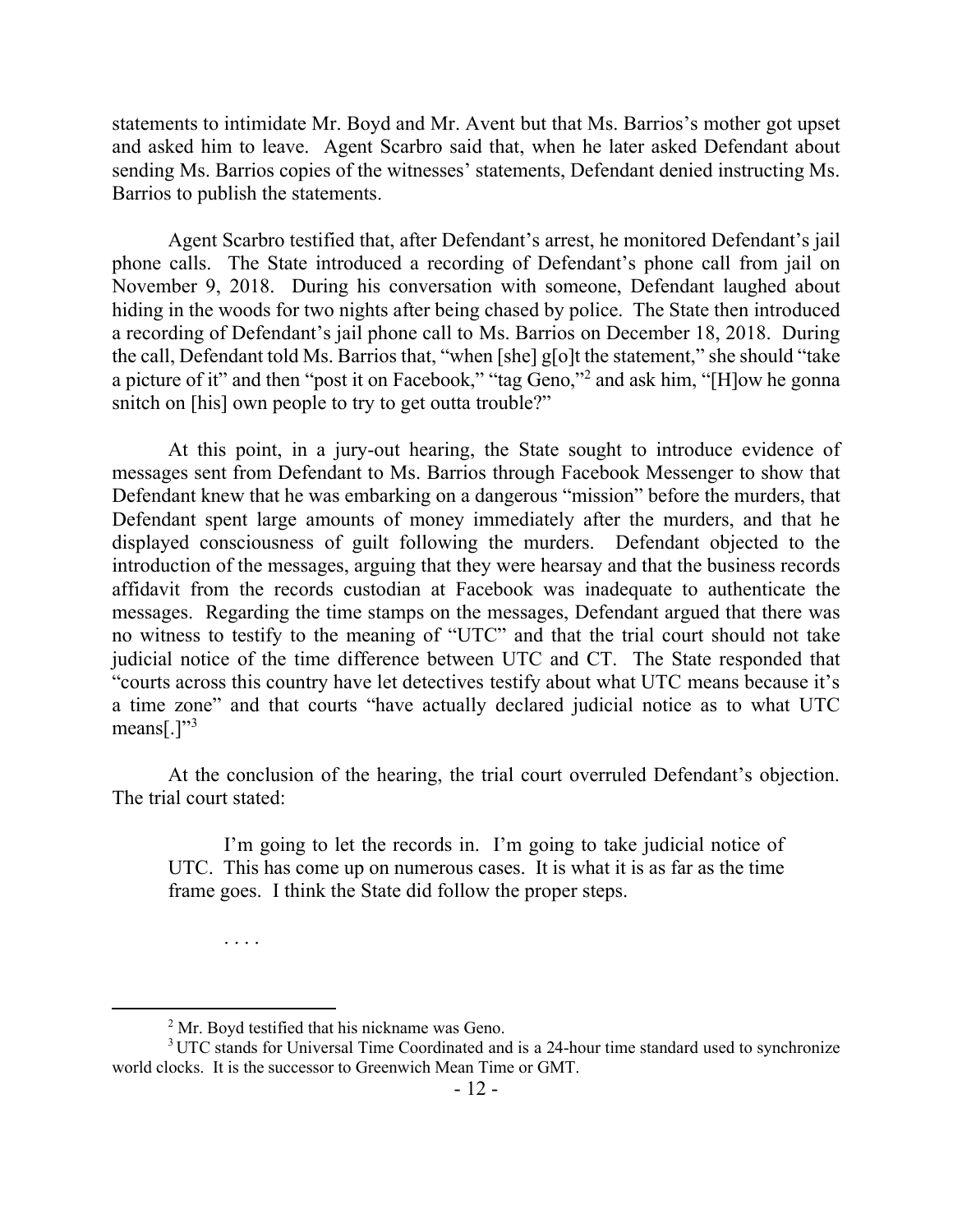I find these are business records and are an exception to the hearsay rule.

Agent Scarbro then testified that he obtained Defendant's Facebook Messenger records through a search warrant for Defendant's Facebook account. Agent Scarbro stated that Facebook authenticated the records as coming from Defendant's account and identified a copy of the Certificate of Authenticity of Domestic Records of Regularly Conducted Activity, which was admitted as an exhibit to his testimony. In the affidavit, a Facebook records custodian certified that the messages were from the specific Facebook account requested by the warrant. The records from Facebook showed that the name on the targeted account was "Alain Benitez" and that most of the messages the State introduced were sent to or received from an account displaying the name "Ana Barrios." A few other messages were sent to or received from an account in the name of "Jonathon Binkley."

Regarding the contents of the exchanged messages, Agent Scarbro testified that, in one Facebook Messenger message sent to Ms. Barrios on April 25 at 1:18 p.m., Defendant told Ms. Barrios that he was with someone named David and that he was "[g]etting high like usual." At 3:39 p.m., Defendant sent Ms. Barrios a message that read, "Amor, Lord, forgive me." When Ms. Barrios asked if he was okay, Defendant responded, "Yes, baby, I'm okay but the way I get my money." At 4:39 p.m., Defendant sent Ms. Barrios a message that read, "Amor, I'm [about to] start on this mission. I love you so much. Always know that I'll text you when I'm done. Lord, take care of me." Ms. Barrios then messaged Defendant and told him to be careful. Defendant next contacted Ms. Barrios through Facebook Messenger at 6:19 p.m., and when she asked him if he was okay, Defendant said that he was but that he was "[a] little nervous." He then told her that he "needed a few minutes."

Agent Scarbro stated that, at 9:09 a.m. the following morning, Defendant messaged Ms. Barrios and told her that he was looking at some rims for his car, and he later told her that he purchased the rims for \$1,400. Defendant told Ms. Barrios that he was going to "spoil her" too. While waiting at the tire shop, Defendant messaged Ms. Barrios and said, "Baby, I still can't believe." When Ms. Barrios asked him what he meant, Defendant responded, "What I did, baby." At 10:52 p.m. on April 26, Defendant messaged Ms. Barrios and told her that he had "smoked three blunts" and that he hoped it would numb him. On April 27 at 10:45 a.m., Defendant sent Ms. Barrios a message that read, "I almost flew [through] the money already, Baby. LOL."

Agent Scarbro stated that, on the night of April 30, Defendant sent Ms. Barrios a message that read, "I feel like an mf king monster." During the same exchange with Ms. Barrios, Defendant said, "Police is so hot, Amor. I can't leave." In additional messages, Defendant explained that he was smoking a blunt and said that he could "feel the weight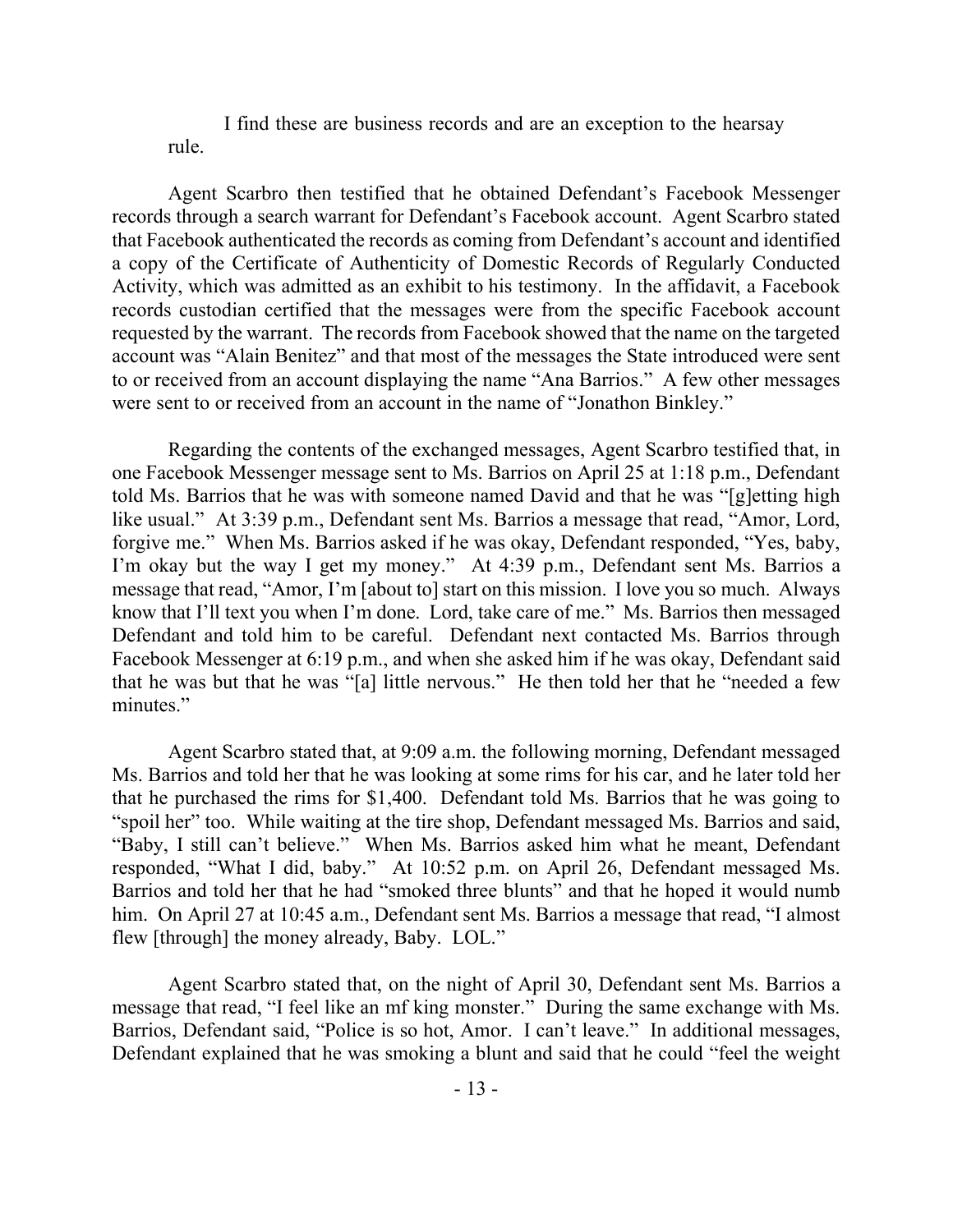of the world." Defendant then sent a message to Ms. Barrios that read, "The only thing I can be now is what I am, but it's so hard to deal with all this and the f\*\*ked up part about that is that it f\*\*ks your head up." Agent Scarbro testified that the messages continued, as follows:

[AGENT SCARBRO]: [Ms. Barrios] says, "I know you do have a lot on your mind. I wish there was something I could do for you but, Baby, you have to keep going. This life stops for nobody. It doesn't care, Baby. Like we just live to live struggle feel sad all that, Baby."

[THE STATE]: And then what does [Defendant] respond?

[AGENT SCARBRO]: "... I know, Baby, but it's just like I have no patience. Now everybody is just dumb af. I feel like I can do whatever I want now. This made me so cold."

. . . .

Then [Defendant] says, "This changed me." Then [Ms. Barrios] says, "I know it did, Baby. You know, Baby, I still think the same of you, no different." Then he responds, "Oh, Baby, I'm glad you do." Then he says, "Baby, people look at me so [differently] now. That's why I don't go out a lot no more. Makes me feel dark and lonely."

Then he says, "I feel the weight of it, Baby, like it's on my shoulders. They are sore but it won't go away." Then he says, "I feel like [something is] pushing me down on my shoulders." She responds, "Yeah, Baby." Then [Defendant] says, "I'm not, Baby." And then he says, "Ima say f-it, Baby." Then [Ms. Barrios] says, "Well, Baby, good. I'm glad you're gonna be okay." Then he responds, "Yeah, Baby, but my dark side loves it. . . . I wanna keep going."

Agent Scarbro testified that, in an exchange of messages on the evening of May 2, 2018, Defendant told Ms. Barrios that police were watching him and were "on [his]  $a^{**}$ ." Ms. Barrios then sent a message to Defendant that read, "Baby, I wish you didn't have to always watch and be worried about the police." At 7:08 p.m. that night, Ms. Barrios messaged Defendant and asked if he was okay. She then said, "Asia just te[x]ted me, said you out ran a lot of cops and they're waiting with automatics for you, Baby." Agent Scarbro said that there were no further messages sent through Facebook Messenger between Defendant and Ms. Barrios.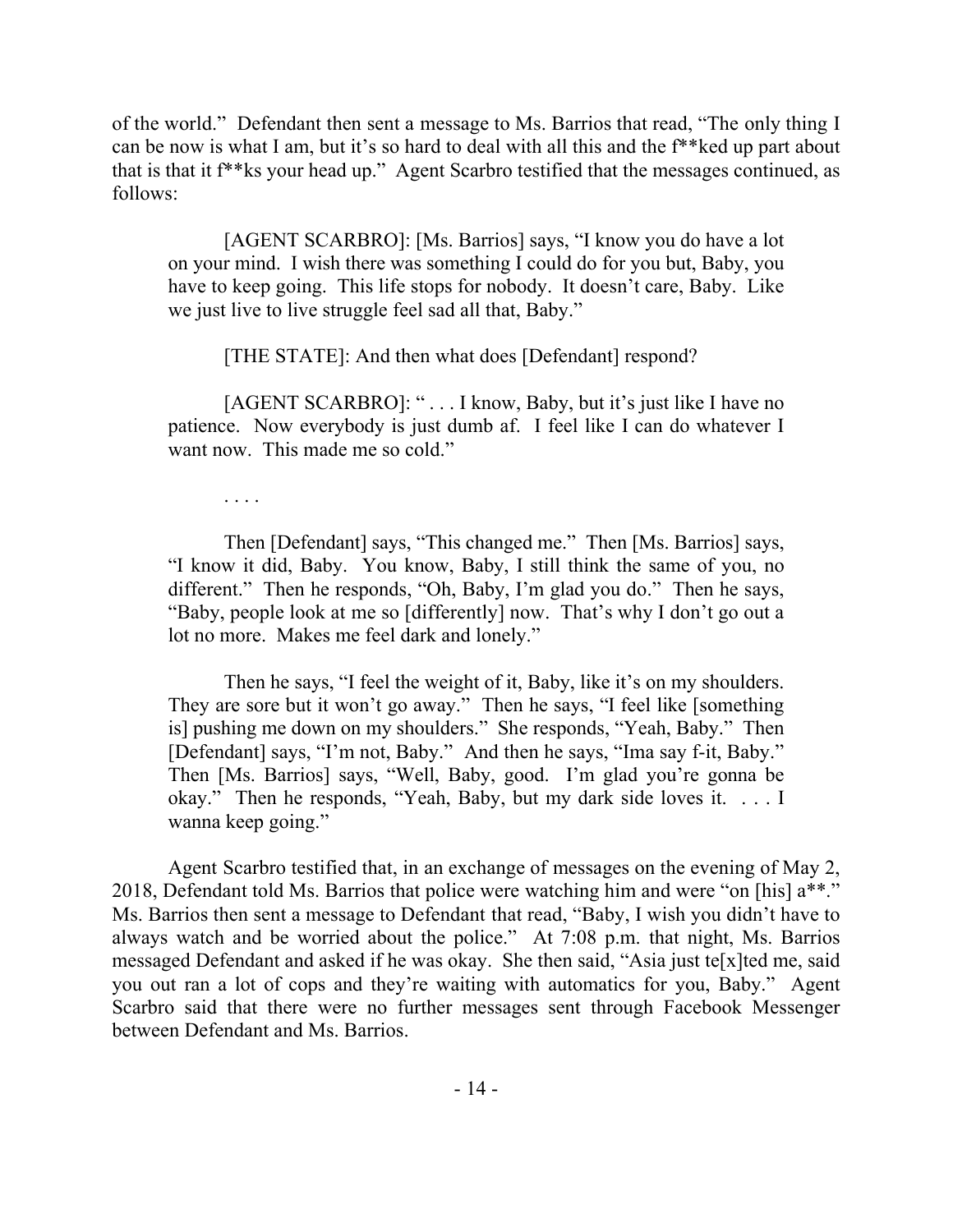Agent Scarbro testified about messages sent between Defendant and Mr. Binkley through Facebook Messenger on May 2, between 10:21 and 11:00 p.m. Defendant sent Mr. Binkley a message that read, "I need your a\*\* here." When Mr. Binkley responded that he would be home soon, Defendant replied, "I hope cause I'm bout to become a serial killer, Bro."

TBI Special Agent Russ Winkler testified that he participated in the interview of Defendant on June 29. During the interview, Defendant said that Mr. Bibian informed him that the victims were going to be killed before he and Mr. Bibian got to Pleasant Shade. Defendant said that Mr. Bibian "told him that that was the reason that they were going there to begin with." The following colloquy then occurred:

[THE STATE]: Now this part here at the last sentence of paragraph three, "[Mr. Bibian] told me that it was a robbery." Do you see that?

[AGENT WINKLER]: Yes.

[THE STATE]: I believe you testified a few moments ago about the order of events, is that right?

[AGENT WINKLER]: Yes.

[THE STATE]: So when did [Mr. Bibian] tell [Defendant] that it was a robbery?

[AGENT WINKLER]: All this was conversation or discussion that they had prior to even getting to Pleasant Shade.

Agent Winkler continued:

[T]hat interview that day was conducted because up until that point [Defendant] had admitted to being present when it happened, but up to that point had maintained that he had no knowledge of it, which . . . I believed that not to be true which prompted this third interview. And as part of this third interview, what he describes is everything that happened prior to them actually getting to Pleasant Shade.

TBI Special Agent Miranda Gaddes testified that she worked as a forensic scientist in the microanalysis unit of the TBI crime lab. Agent Gaddes explained that she compared the tire tracks depicted in crime scene photographs to the red Nissan Altima and the white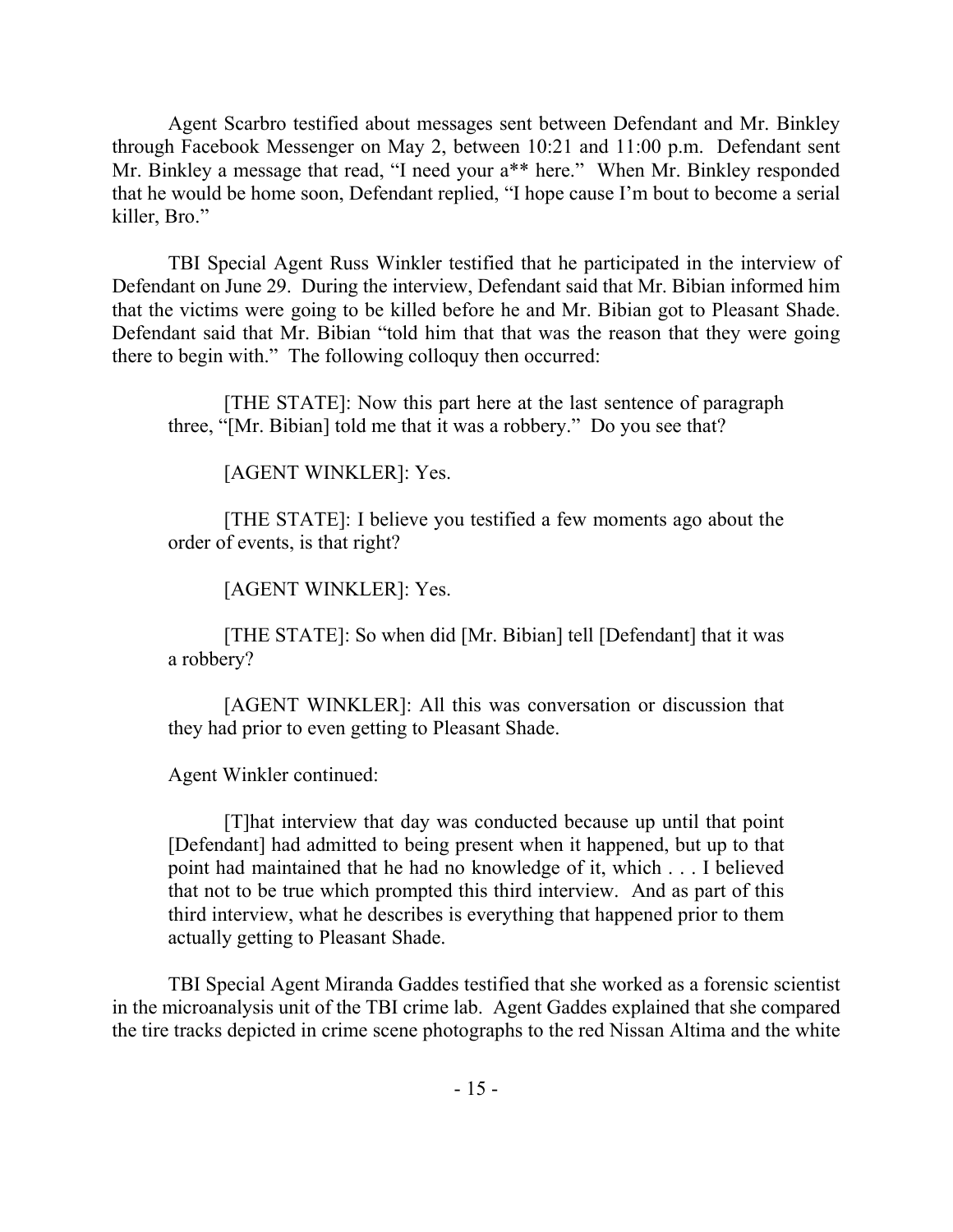Ford van. She found that the tire tracks were inconsistent with the tire treads on both the red Nissan Altima and the white Ford van.

TBI Special Agent Heather Lenzy testified that she was a forensic scientist at the crime lab and worked in the area of serology and DNA analysis. Agent Lenzy stated that she obtained DNA profiles for Defendant, Mr. Bibian, Mr. Smith, and Mr. Clark and compared their DNA standards to various items of evidence. She said that she examined cigarette butts recovered from the crime scene and found a DNA profile from an unidentified male. Agent Lenzy testified that she examined the white Ford van and found blood that belonged to Mr. Bibian. She also examined the white Dodge Charger and found DNA belonging to Mr. Clark on the gear shift. On cross-examination, Agent Lenzy agreed that she found no DNA evidence connecting Defendant to the crime scene.

TBI Special Agent David Hoover testified that he worked as a latent print examiner in the Nashville crime lab. He said that he examined a .45 caliber cartridge casing found in the driver's seat of the red Nissan Altima but found no latent prints on the item. Agent Hoover said that he processed the inside of the car and located Defendant's fingerprints on various surfaces of the car and on several items found inside the car. He testified that, in the trunk of the car, he found a black toolbox that contained "a small weighing scale" and "a large weighing scale." Agent Hoover found latent prints belonging to Defendant on the toolbox and on the large weighing scale. He also found latent prints belonging to Mr. Bibian on the toolbox and on the small weighing scale. Agent Hoover stated that he located an unspent .40 caliber bullet in the toolbox but that he recovered no useable prints from the item. He said that he recovered a rifle and magazine from the trunk of the red Nissan Altima and examined those items for latent fingerprints but found "nothing identifiable."

Beth Sulpy testified that she previously worked as a forensic scientist in the forensic biology unit of the TBI crime lab. Ms. Sulpy explained that, as part of her work on Defendant's case, she examined the red Nissan Altima. She stated that presumptive tests did not indicate the presence of blood in either the cab or the trunk of the car.

TBI Special Agent Shelly M. Carman testified that she worked in the crime lab in the firearm and tool mark identification unit. She said that she received a fired Winchester brand .40 Smith and Wesson caliber cartridge case, a Glock .40 caliber magazine, and multiple unfired .40 Smith and Wesson caliber cartridges. Agent Carman stated, however, that she was unable to conduct any tests because investigators did not recover the suspected murder weapon.

Shawn Lafevor testified that he was a private investigator and that he interviewed Mr. Avent at the Wilson County Jail. Mr. Avent said that he was uncomfortable about testifying against Defendant because he feared that he may be labeled a snitch in the Wilson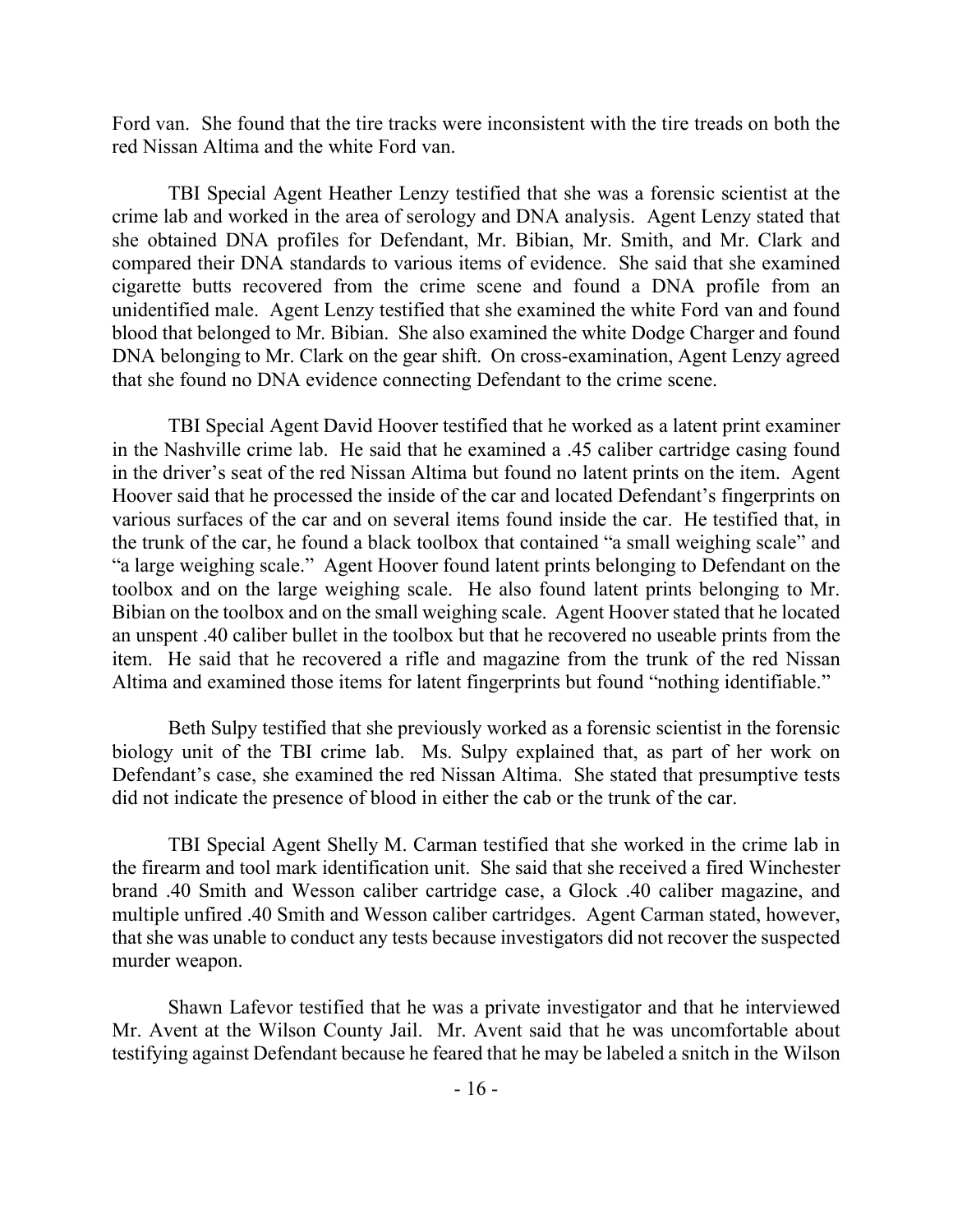County Jail. Mr. Avent also said that he hoped, once his testimony was behind him, he would be able to secure a job at the jail in order to take time off his sentence.

Mr. Lafevor said that he also interviewed Mr. Boyd at the jail. Mr. Lafevor said that Mr. Boyd felt that his testimony was "the right thing to do." Mr. Boyd stated that he had recently been granted parole and he felt that he should be released from custody about a week after Defendant's trial. Mr. Lafevor asked Mr. Boyd if he felt his testimony would aid in his release from custody. Mr. Boyd stated that he was testifying "because it was the right thing to do and he was trying to do the right thing in all of his endeavors to make sure that his parole was granted." On cross-examination, Mr. Lafevor agreed that Mr. Boyd told him that he had already been granted parole.

Following deliberations, the jury found Defendant guilty as charged.

### *Sentencing*

At a sentencing hearing, Tabitha Lewis of the Tennessee Department of Correction, Probation and Parole testified that she prepared Defendant's presentence report. Ms. Lewis said that she met with Defendant and that he was cooperative during her interview. Ms. Lewis stated that Defendant had one prior conviction for vandalism. She explained that, as part of her interview, she conducted the Strong R Assessment with Defendant, the results of which indicated that Defendant was a "high risk for reoffending." Ms. Lewis said that Defendant admitted that he had committed a physical assault of an adult at some point within his lifetime; that he had displayed threatening, aggressive or violent behaviors in the community; and that he had injured someone with a weapon at some point in his lifetime. She testified that Defendant admitted that his primary source of income during the last six months came from criminal behavior and that he had no legal income during his most recent six months in the community. She said that Defendant did not have a high school diploma or GED and that he indicated that he saw no need for additional education. Ms. Lewis stated that Defendant admitted that he had used criminal activity to support his drug or alcohol habit during the most recent six months in the community; that he had been less than fourteen years of age the first time he used alcohol or drugs; and that he had used both heroin and methamphetamine. She said that Defendant admitted to having a drug problem within the last six months and that he had never been clean and sober for six months or longer while in the community. Defendant also admitted to using income from selling drugs to support his drug habit during the most recent six months in the community.

Tera Baker testified that, on April 24, 2018, she was living in Smith County with her husband and two children when she had to call police to her residence. Ms. Baker explained that there had been an altercation between her young daughter and a little boy that lived next door. Ms. Baker said that she went to speak to the little boy's mother but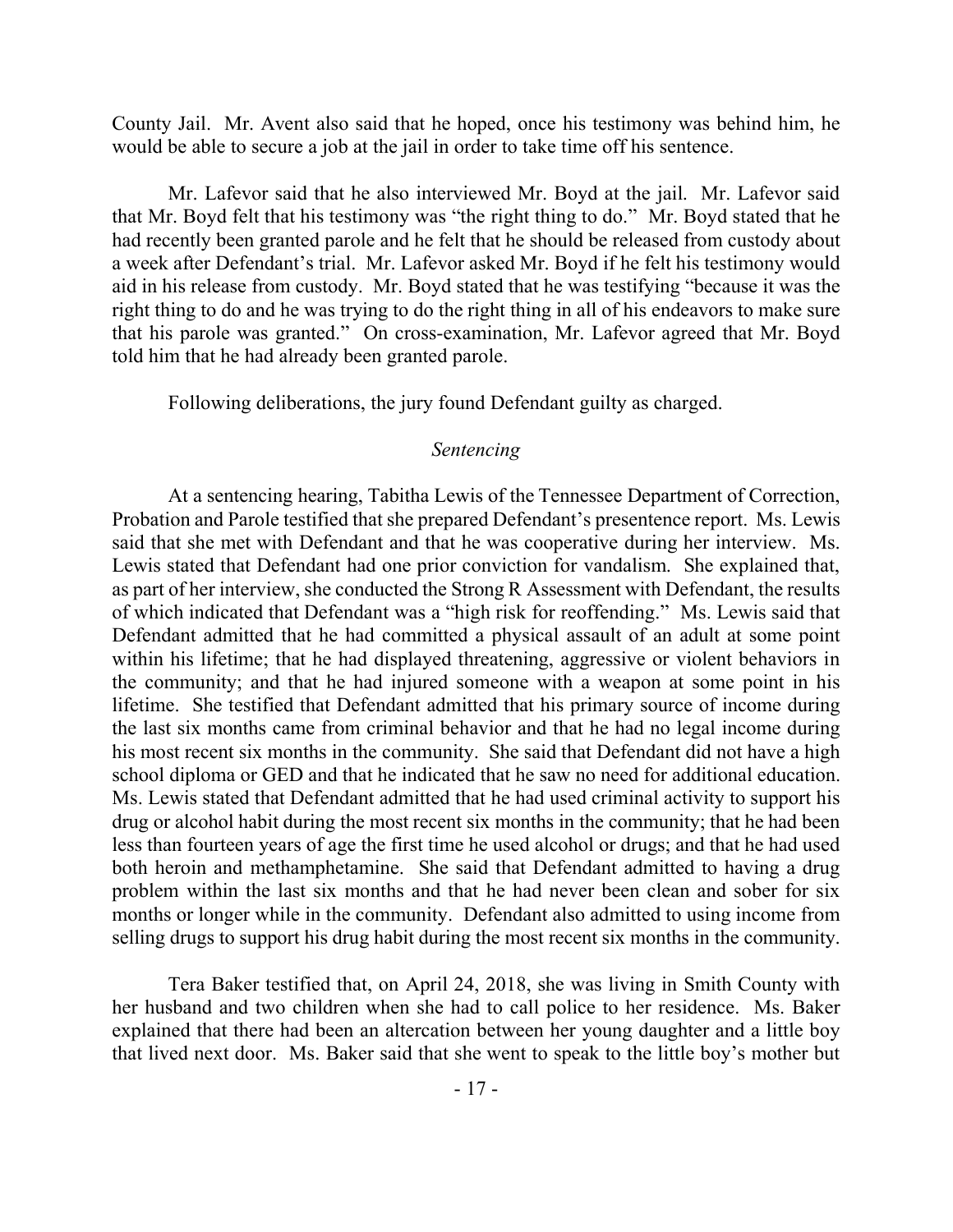that the mother was not at home. Ms. Baker testified that, about thirty minutes later, Defendant knocked on her door. She stated that Defendant told her, "[Y]ou don't want to do that again, Bro. Don't come back up there, Bro." Ms. Baker testified:

At that time, my husband came to the door to see what was going on. [Defendant] did threaten us to come off the property. I followed him up to tell him to leave. At that time [Defendant] showed his waistband and showed a gun. Threatened to kill my children and myself, so at that time, I did call the police.

Lieutenant Steve Babcock of the SCSO testified that Defendant was incarcerated in the Smith County Jail in August 2018, when an incident occurred involving Defendant. Lieutenant Babcock said that Defendant broke a light fixture and fashioned a tool that he used to carve holes in the concrete floor, the back wall, and by the plumbing in his cell. Defendant then covered the holes with toilet paper and toothpaste to make it appear that there was still concrete in the holes. Lieutenant Babcock said that, if Defendant had been successful or if more time had passed before the holes were discovered, Defendant "would have been out in the exercise yard where he had about a twelve<sup>[</sup>-]foot fence to get over. He would have been free." He stated that Defendant was charged with vandalism as a result of this conduct.

Beth Davis, the administrator for the Smith County Jail, testified that Defendant came into custody on May 3, 2018. Ms. Davis said, "When [Defendant] came into custody we ran him through NCIC and they placed an immigration hold on him due to the fact that he did not have a social security number and he was not a U.S. citizen."

Adrian Ramirez, Defendant's cousin, testified that Defendant's mother brought Defendant to this country from Mexico when Defendant was five or six years old. Defendant's mother eventually brought Defendant to Tennessee to stay with his father for a few months. Mr. Ramirez stated that Defendant's father later refused to allow Defendant to return to his mother and that a woman named Carla Rodriguez, who was living with Defendant's father, began to mistreat Defendant. Mr. Ramirez recalled a time when Defendant had scratches on his back and was "terrified to tell us that it was [Ms. Rodriguez] who did it." Mr. Ramirez stated that Defendant lived with Ms. Rodriguez for ten to twelve years. He said that, during this time, Ms. Rodriguez made Defendant do "all kinds of outside work like from cutting trees to building fences, cutting the lawn" and that Defendant was not given any money for the work. Mr. Ramirez said that he reestablished contact with Defendant in 2016. He stated:

I brought [Defendant] to work with me, general construction, and when I left . . . I tried to bring [Defendant] with me. [Defendant] wanted to stay and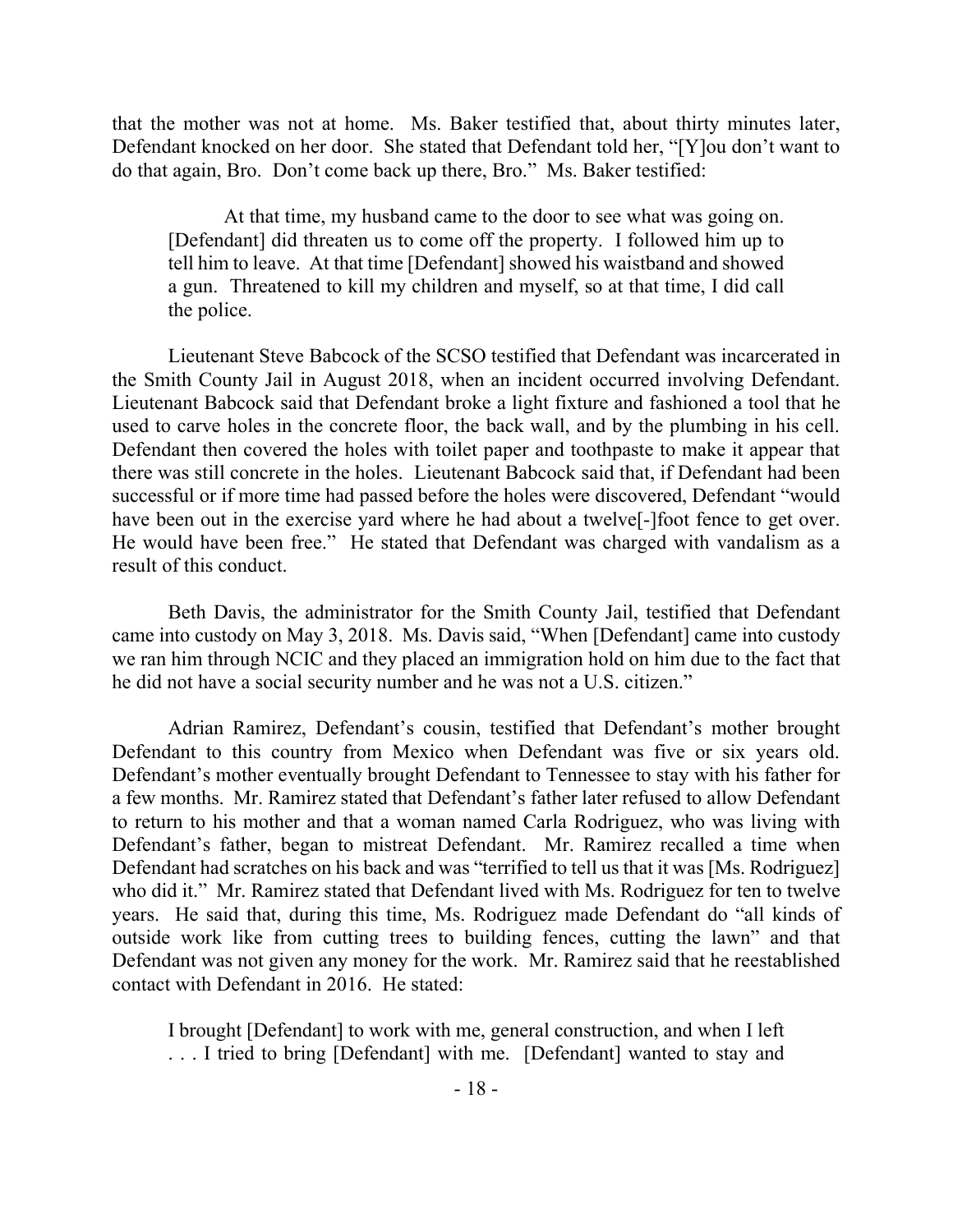work with [Mr. Bibian] since he liked to do that kind of work and stuff, and he was still around his friends that he knew from childhood . . . in Smith County.

At the conclusion of the hearing, the trial court stated that it had considered the evidence presented at the trial and at the sentencing hearing, the presentence report, the principles of sentencing, the arguments made as to sentencing alternatives, the nature and characteristics of the criminal conduct involved, the evidence and information offered by the parties on the mitigating and enhancing factors, as well as the statistical information provided by the Administrative Office of the Courts as to sentencing practices for similar offenses in Tennessee located on their website, any statements Defendant made on his own behalf, and Defendant's potential for rehabilitation or treatment.

The trial court found that Defendant was a Range I offender, noting that Defendant's prior criminal record consisted of a misdemeanor vandalism conviction. In reviewing enhancement and mitigating factors, the trial court found that Defendant had a previous history of criminal convictions or criminal behavior in addition to those necessary to establish the appropriate range, referencing Defendant's vandalism conviction and the testimony of Ms. Baker about Defendant's showing a gun and threatening to kill her and her family. The trial court stated that Ms. Baker was a "very believable" witness and noted that she was "fighting back tears" during her testimony. The trial court stated that Defendant's behavior suggested that Defendant had "some serious issues[.]" The trial court also noted that Defendant engaged in a high-speed chase with the police when they attempted to arrest him, which the trial court characterized as "highly dangerous." The court stated, "It's just fortunate nobody got killed with respect to that incident, but that would indicate a disregard for endangering others." The court pointed to the testimony from Mr. Boyd about Defendant's threatening behavior and attempt to lure him outside while at Ms. Shaddocks' residence. The court stated that it "applied a great amount of weight to that particular enhancement factor because I think the best predictor of future performance is past behavior."

Next, the trial court considered that the offense involved more than one victim and that Defendant possessed or employed a firearm during the commission of the offense. The court found that Defendant told Mr. Boyd that he shot two people, "giving two indications with his hand[,]" and Defendant said that Mr. Bibian was too much of a coward to shoot them. The trial court additionally found that, during the commission of the felony, Defendant intentionally inflicted serious bodily injury upon another person and that Defendant's actions resulted in the death of or serious bodily injury to the victim. The court noted, however, that it was not placing much weight on this enhancement factor "that's kind of contemplated within the sentence itself[.]" The trial court also found, as an enhancement factor, that Defendant had no hesitation about committing a crime when the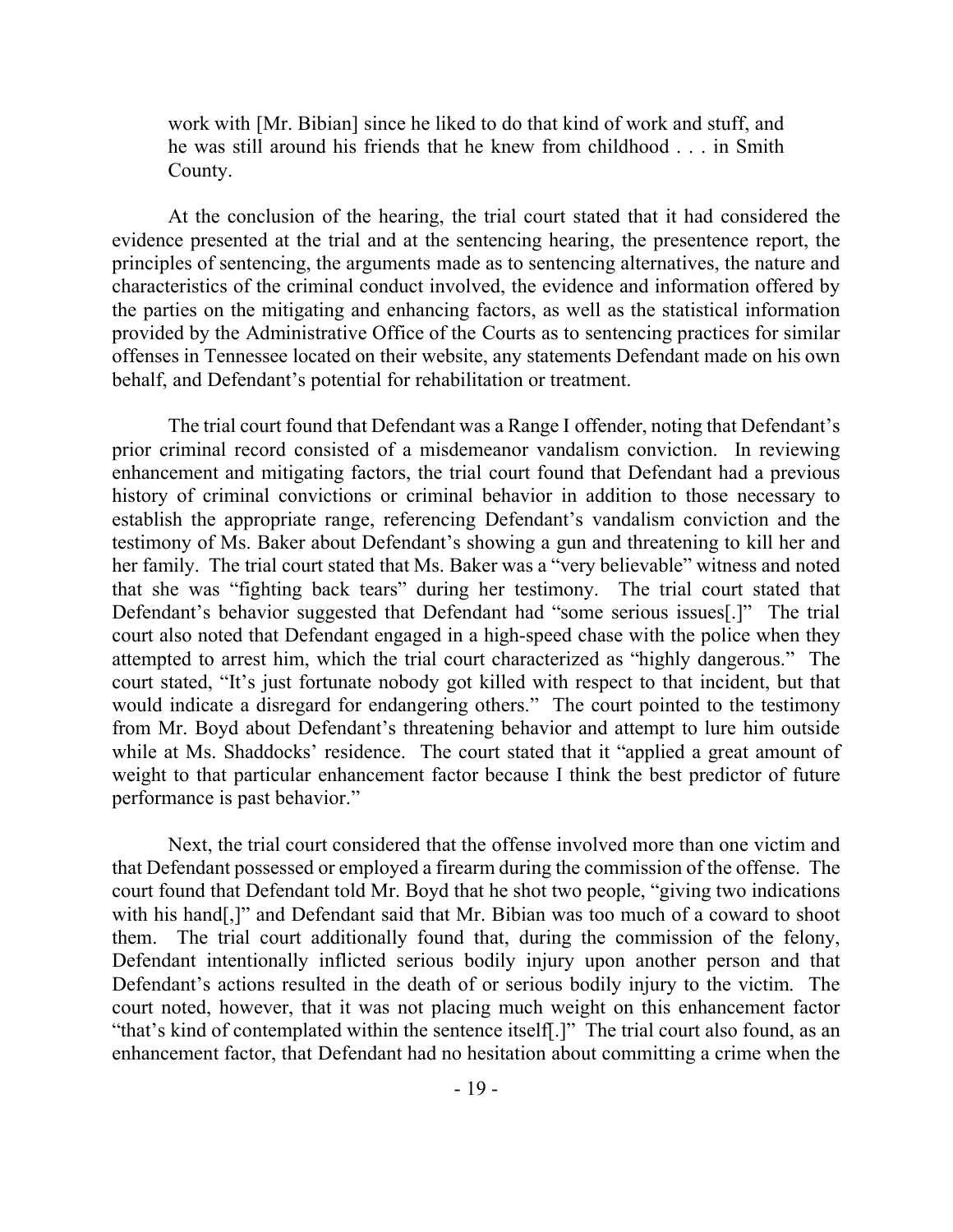risk to human life was high. Although the court found that Defendant was in the United States illegally, it stated that it would not apply any weight to the factor because Defendant entered the country as a child.

Regarding mitigating factors, the trial court considered that Defendant assisted the authorities in uncovering offenses committed by other persons by talking to the TBI and implicating Mr. Bibian. The court further found that Defendant acted under the duress and domination of another person although it was not sufficient to constitute a defense to the crime. The court stated, "I think that probably does apply. Mr. Bibian is older. Mr. Bibian is his boss. . . . [I]t appears that Mr. Bibian was kind of in control of this gentleman in some ways through his work[.]" The trial court imposed a ten-year sentence on each robbery conviction and an automatic life sentence on each first degree felony murder conviction.

Regarding the issue of consecutive sentences, the trial court found that Defendant was a dangerous offender and that his behavior indicated little or no regard for human life and no hesitation about committing a crime in which the risk to human life was high. In addition to the circumstances surrounding the instant offenses, the trial court considered:

These actions of going next door and showing your gun and threatening to kill children, and ["]I would[n't] do that again, Bro,["] to a woman next door to this kid is so far beyond a range of reasonable behavior over two kids fighting and arguing. I mean, that is just taking it a hundred times further than it needs to go. I don't believe a reasonable person, even if angry, would resort to such conduct.

This thing that was on the phone, and Mr. Boyd, and chasing through fields at night with a gun, it's like something out of a movie, and he runs into this neighbor's house. They miraculously let him in and basically may very well have saved his life. Again, that's not the behavior of someone who would have appreciation for other persons['] lives.

We've got this high speed, high risk chase down Old Rome Pike, I believe it was. Terrifying. I'm telling you, that was just riveting. That video was something else. Who does that? I mean, that is dangerous.

Then I weigh it on the hand of he's 18. With good behavior under Tennessee law, at least currently, a life sentence with the possibility of parole is a 60[-]year sentence. With good behavior you can get out at 51 which would put him at 69 years of age. The Strong R Assessment says he's highly likely to reoffend. . . . I'm looking at do I give an 18 year old a chance to do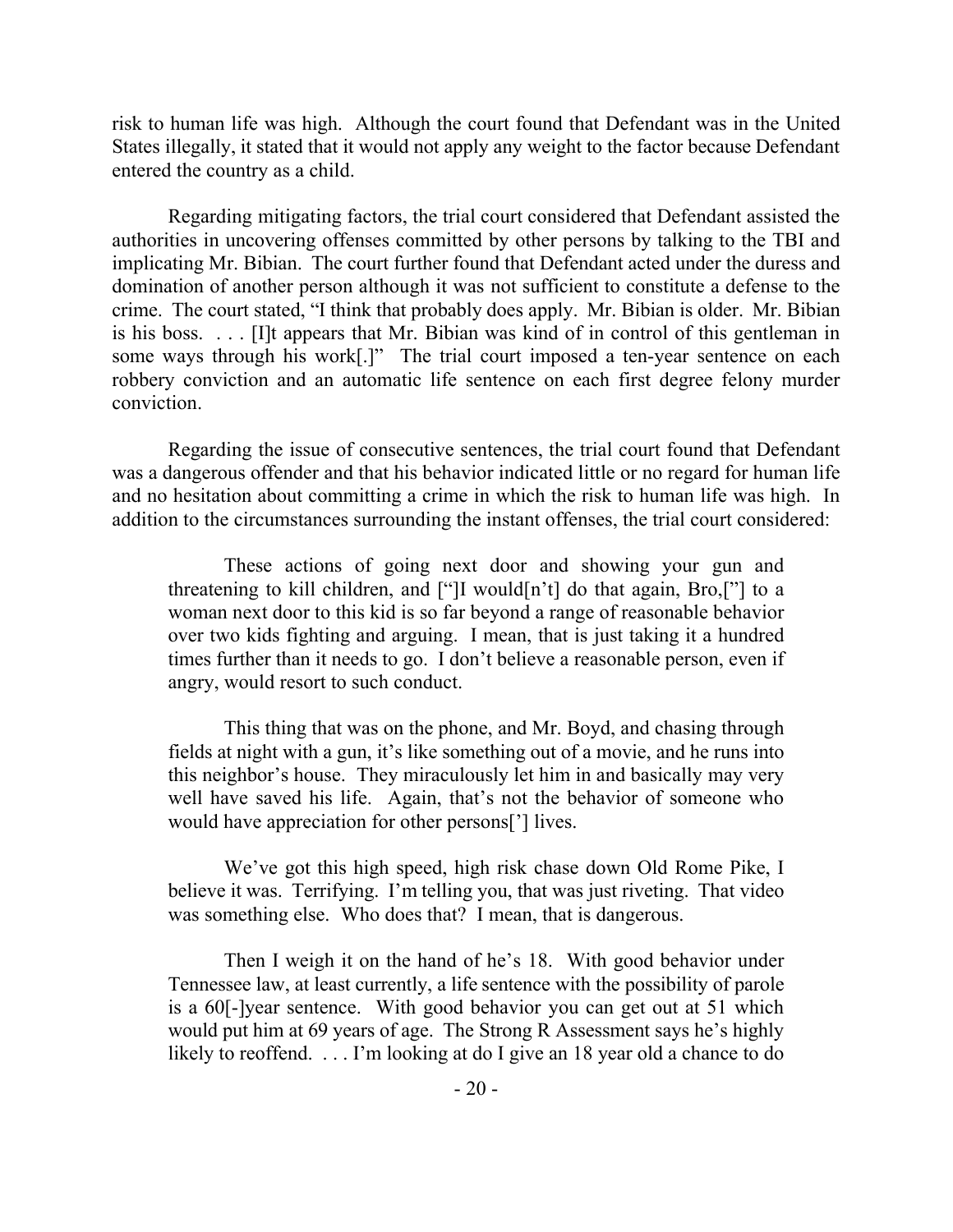something with his life at age 69 after serving at best 51 years? Do . . . I tell these family members that the loss of their loved one is not worth the sentence in and of itself? Do these two people that died together constitute one criminal sentence? I look at multiple convictions. He is a dangerous offender. His behavior does indicate little or no regard for human life and no hesitation about committing a crime in which the risk to human life is high. That behavior affected Mr. Smith and his family just as much as it did Mr. Clark and his family.

I believe based on Defendant's behavior that he is dangerous. We've got these attempts to escape within the confines of the Smith County Jail. I mean, a concerted effort to dig and to chisel and to cover it up with toothpaste and toilet paper.

. . . .

 $\overline{a}$ 

I believe that consecutive sentencing is called for. I just have enough concern about your behavior within the confines of the Tennessee statute that is called for in this case, so what I'm going to do is I'm going to run one first degree murder and two robberies, ten years apiece, all running concurrent, and consecutive to that, I'm going to assess the other life sentence with the possibility of parole[.]

Defendant filed a timely Motion for Judgment of Acquittal or, in the Alternative, Motion for New Trial, which was denied in a written order following a hearing. This timely appeal follows.

### **II. Analysis**

## *A. Sufficiency of the Evidence<sup>4</sup>*

On appeal, Defendant contends that the evidence presented at trial was insufficient to support his convictions. Regarding his robbery convictions, Defendant argues that no rational trier of fact could have found that the State established the requisite mens rea, *i.e.*, that he had the intent to commit a robbery or any "real time knowledge" of a robbery. He further argues that the State failed to establish that any property was stolen from the victims and failed to show the use of fear or violence against the victims as required for a robbery

<sup>&</sup>lt;sup>4</sup> In his brief, Defendant separates his sufficiency of the evidence argument into four different issues (Issues 1, 2, 3, and 8). However, for purposes of this opinion, we will address these issues, and Defendant's arguments in support thereof, under a single heading.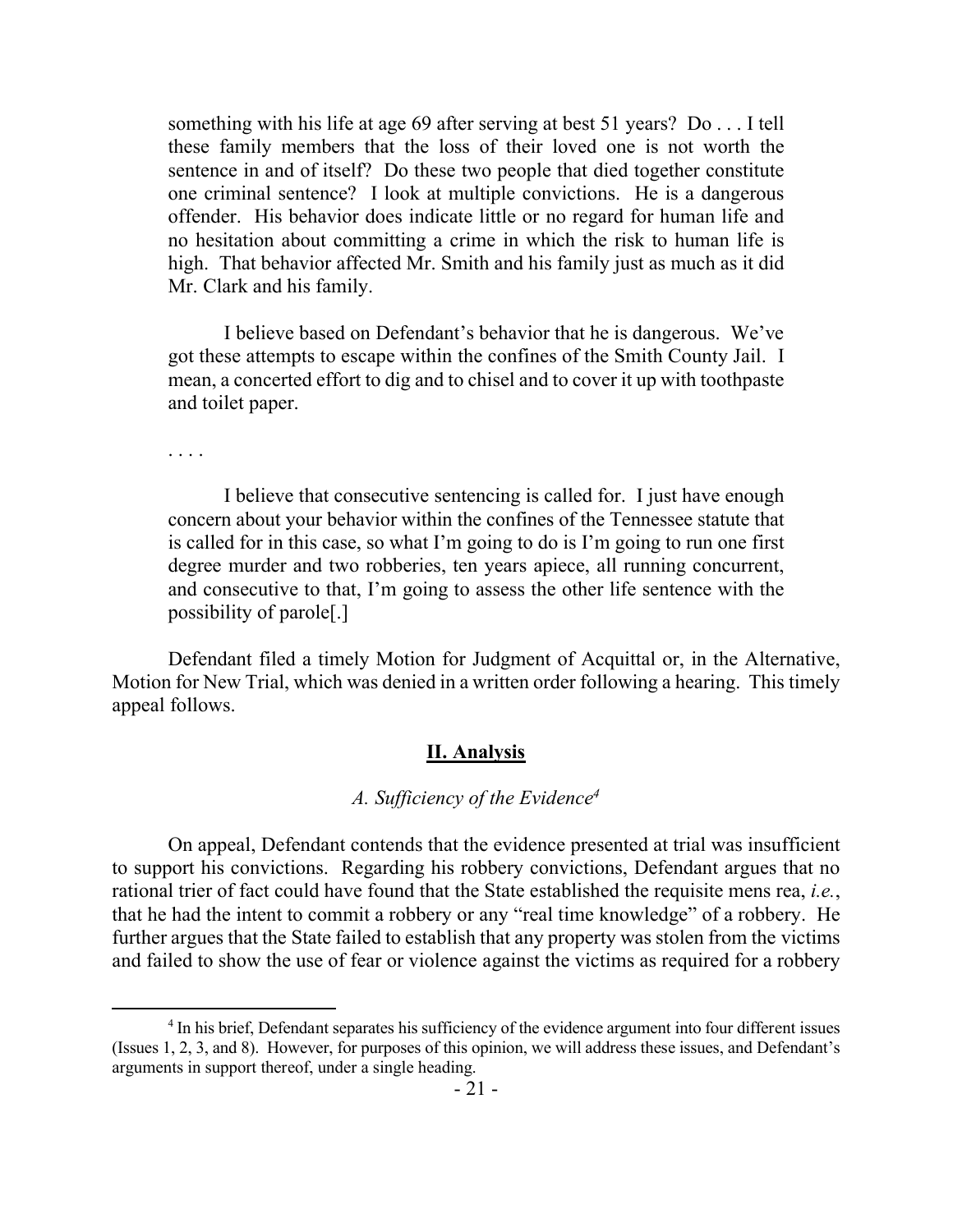conviction. Regarding his convictions for first degree felony murder, Defendant argues that because the elements of robbery were not sufficiently proven, "[he] cannot be convicted of first degree murder." Defendant contends that the State offered no physical evidence that he exited the white Ford van during the murders and no evidence that he shot and killed the victims. Defendant asserts that the testimonies from Mr. Avent and Mr. Boyd about admissions made by Defendant after the murders were not credible. Defendant further asserts that, because of these deficiencies in proof, the trial court erred in denying his Motion for Judgment of Acquittal or, in the Alternative, Motion for New Trial.

The State responds that it presented sufficient evidence of a robbery to support the convictions for first degree felony murder and the convictions for the underlying robbery convictions. The State contends that there is ample proof in the record for a rational jury to find beyond a reasonable doubt that Defendant and his accomplice, Mr. Bibian, murdered the victims while stealing cocaine from them. The State asserts that it did not have to prove that Defendant was the shooter but "simply had to prove that he was criminally responsible for the murders and the robbery." The State further asserts that it was the province of the jury to weigh the evidence and resolve any inconsistencies and that the jury's verdict should not be disturbed on appeal.

Our standard of review for a sufficiency of the evidence challenge is "whether, after viewing the evidence in the light most favorable to the prosecution, *any* rational trier of fact could have found the essential elements of the crime beyond a reasonable doubt." *Jackson v. Virginia*, 443 U.S. 307, 319 (1979) (emphasis in original); *see also* Tenn. R. App. P. 13(e). Questions of fact, the credibility of witnesses, and weight of the evidence are resolved by the fact finder. *State v. Bland*, 958 S.W.2d 651, 659 (Tenn. 1997). This court will not reweigh the evidence. *Id.* Our standard of review "is the same whether the conviction is based upon direct or circumstantial evidence." *State v. Dorantes*, 331 S.W.3d 370, 379 (Tenn. 2011) (quoting *State v. Hanson*, 279 S.W.3d 265, 275 (Tenn. 2009)) (internal quotation marks omitted).

A guilty verdict removes the presumption of innocence, replacing it with a presumption of guilt. *Bland*, 958 S.W.2d at 659; *State v. Tuggle*, 639 S.W.2d 913, 914 (Tenn. 1982). The defendant bears the burden of proving why the evidence was insufficient to support the conviction. *Bland*, 958 S.W.2d at 659; *Tuggle*, 639 S.W.2d at 914. On appeal, the "State must be afforded the strongest legitimate view of the evidence and all reasonable inferences that may be drawn therefrom." *State v. Vasques*, 221 S.W.3d 514, 521 (Tenn. 2007).

Under Tennessee Rule of Criminal Procedure 29, a trial court "shall order the entry of judgment of acquittal of one or more offenses charged in the indictment, presentment, or information after the evidence on either side is closed if the evidence is insufficient to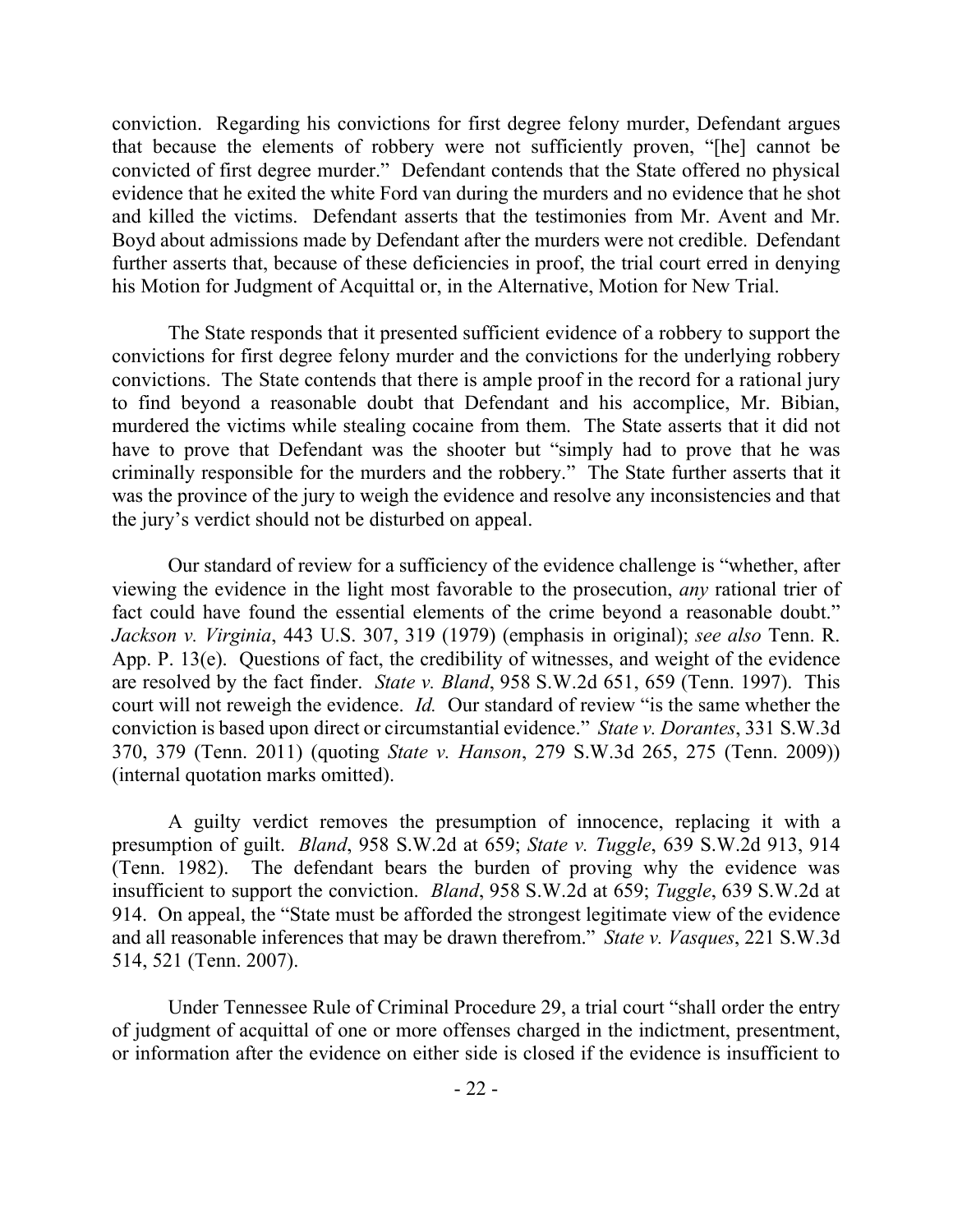sustain a conviction of such offense or offenses." Tenn. R. Crim. P. 29(b). Whether to grant a motion for judgment of acquittal is a question of law, and the trial court must look at the State's evidence in the light most favorable to the State and must "allow all reasonable inferences from it in the State's favor; to discard all countervailing evidence, and if then, there is any dispute as to any material determinative evidence, or any doubt as to the conclusion to be drawn from the evidence of the State," the trial court must deny the defendant's motion for judgment of acquittal. *State v. Hall*, 656 S.W.2d 60, 61 (Tenn. Crim. App. 1983). In ruling on a motion for judgment of acquittal, the trial court looks at the legal sufficiency of the evidence and does not weigh the evidence. *Id.* "The standard by which the trial court determines a motion for a judgment of acquittal is, in essence, the same standard that applies on appeal in determining the sufficiency of the evidence after a conviction[,]" whether, when the evidence is viewed in the light most favorable to the State, any rational juror could have found the defendant guilty of the offense beyond a reasonable doubt. *State v. Collier*, 411 S.W.3d 886, 893-94 (Tenn. 2013). Because "[t]he standard by which the trial court determines a motion for judgment of acquittal at the end of all the proof, is, in essence, the same standard which applies on appeal in determining the sufficiency of the evidence after a conviction," we will resolve both Defendant's challenge to the denial of the motion for judgment of acquittal and sufficiency of the evidence together. *State v. Thompson*, 88 S.W.3d 611, 614-15 (Tenn. Crim. App. 2000).

As relevant here, first degree felony murder is the "killing of another committed in the perpetration of or attempt to perpetrate any . . . robbery[.]" Tenn. Code Ann. § 39-13- 202(a)(2) (2018). Robbery is "the intentional or knowing theft of property from the person of another by violence or putting the person in fear." Tenn. Code Ann. § 39-13-401(a) (2018). "A person commits theft of property if, with intent to deprive the owner of property, the person knowingly obtains or exercises control over the property without the owner's effective consent." Tenn. Code Ann. § 39-14-103(a) (2018).

"A person is criminally responsible as a party to an offense, if the offense is committed by the person's own conduct, by the conduct of another for which the person is criminally responsible, or by both." Tenn. Code Ann.  $\S$  39-11-401(a) (2018). As pertinent here, a person is criminally responsible for the conduct of another when, "[a]cting with intent to promote or assist the commission of the offense, or to benefit in the proceeds or results of the offense, the person solicits, directs, aids, or attempts to aid another person to commit the offense[.]" Tenn. Code Ann. § 39-11-402(2) (2018). Criminal responsibility is not a separate crime but instead a theory by which the State may prove the defendant's guilt based upon another person's conduct. *State v. Osborne*, 251 S.W.3d 1, 16 (Tenn. Crim. App. 2007) (citing *State v. Mickens*, 123 S.W.3d 355, 389-90 (Tenn. Crim. App. 2003)).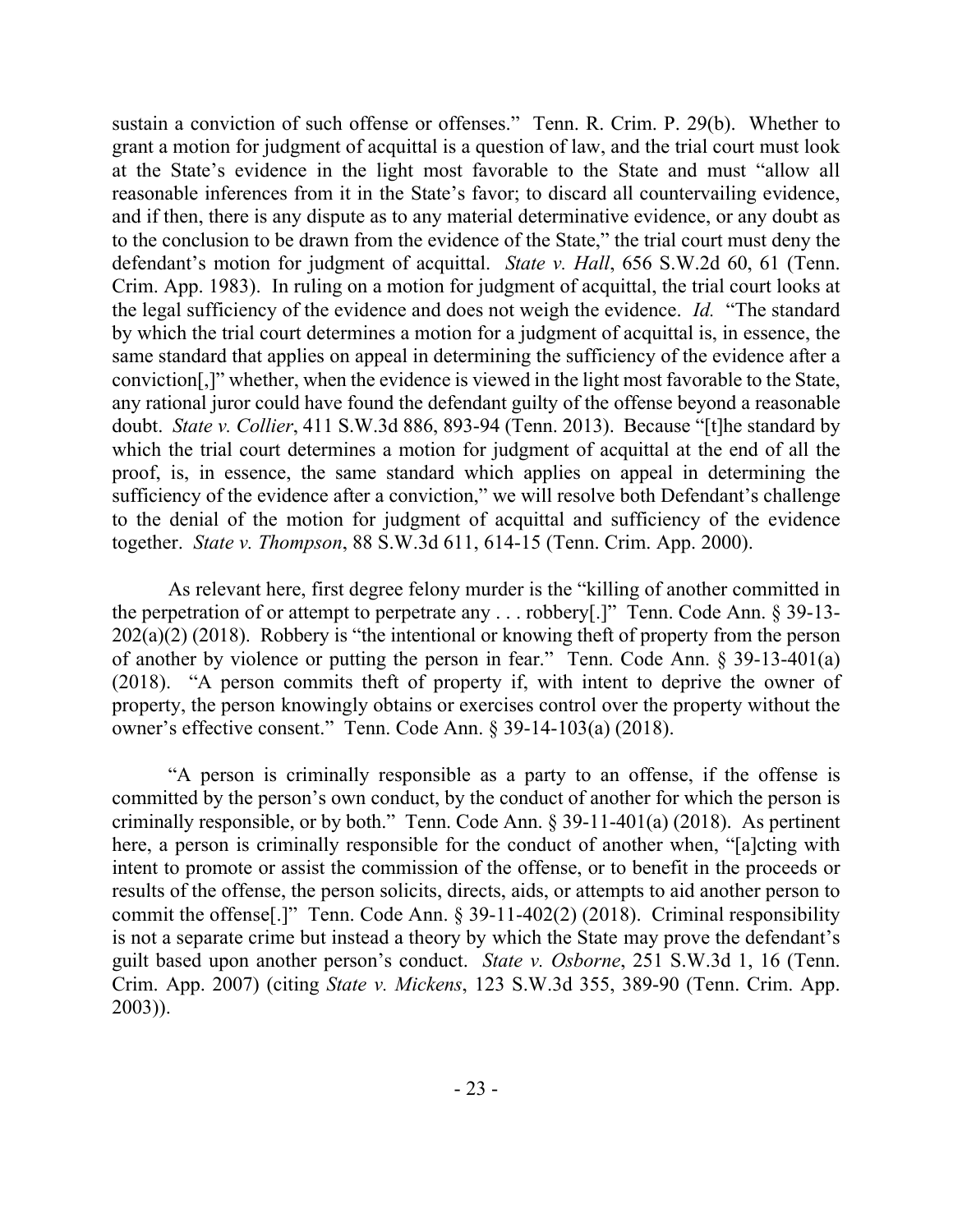"[U]nder the theory of criminal responsibility, presence and companionship with the perpetrator of a felony before and after the commission of the crime are circumstances from which an individual's participation may be inferred." *State v. Phillips*, 76 S.W.3d 1, 9 (Tenn. Crim. App. 2001). In order to be convicted of the crime, the evidence must establish that the defendant in some way knowingly and voluntarily shared in the criminal intent of the crime and promoted its commission. *State v. Maxey*, 898 S.W.2d 756, 757 (Tenn. Crim. App. 1994); *State v. Foster*, 755 S.W.2d 846, 848 (Tenn. Crim. App. 1988).

Here, the evidence presented at trial established that Defendant and his accomplice, Mr. Bibian, lured the victims to an abandoned house in a rural area of Smith County with the intent to rob the victims and that the victims were shot and killed during the robbery. Defendant and several witnesses stated that Mr. Bibian had a cocaine habit and that Mr. Bibian's relationship with the victims involved drugs. Defendant told investigators that, about three weeks before the murders, Mr. Bibian introduced him to the victims and told him that the two men sold cocaine. Mr. Avent testified that he saw Mr. Bibian speaking to the victims about picking up or dropping off drugs. Then, days before the murders, Defendant told Mr. Boyd that he was going to do a "lick" or robbery for Mr. Bibian.

The State introduced evidence that Defendant sent several Facebook Messenger messages to his girlfriend, Ms. Barrios, in the hours before the murders. In those messages, Defendant told Ms. Barrios that he was going on a dangerous "mission" that was in some way related to how he made his money. The State also introduced evidence that Mr. Clark told his girlfriend that he and Mr. Smith were going to "pick[] up money from somebody." The proof then showed that Mr. Bibian and Mr. Smith exchanged multiple phone calls and text messages as they made their way to the abandoned house on Dillehay Hollow Road, and Defendant told investigators that he knew someone was coming out to the house with cocaine for Mr. Bibian.

Defendant also told investigators that he drove Mr. Bibian's white Ford van to the location and backed the van into the driveway up next to the house. Defendant said that, once the victims arrived, Mr. Bibian shot both victims. Defendant told investigators that Mr. Bibian had a pearl handled .40 caliber Glock on him. He said that Mr. Bibian got back into the van with a backpack the size of a lunch box that had cocaine in it. Defendant said that he drove the van away from the scene. After the deputy discovered the victims, the medical examiner conducted autopsies and found that the victims died as a result of gunshot wounds, that Mr. Smith was shot in the head, and that Mr. Clark was shot in the neck. Investigators testified that, although cash remained on the victims, neither of the victims were found with any cocaine.

Additionally, the evidence showed that Defendant began spending a large amount of money immediately after the murders, supporting an inference that he had recently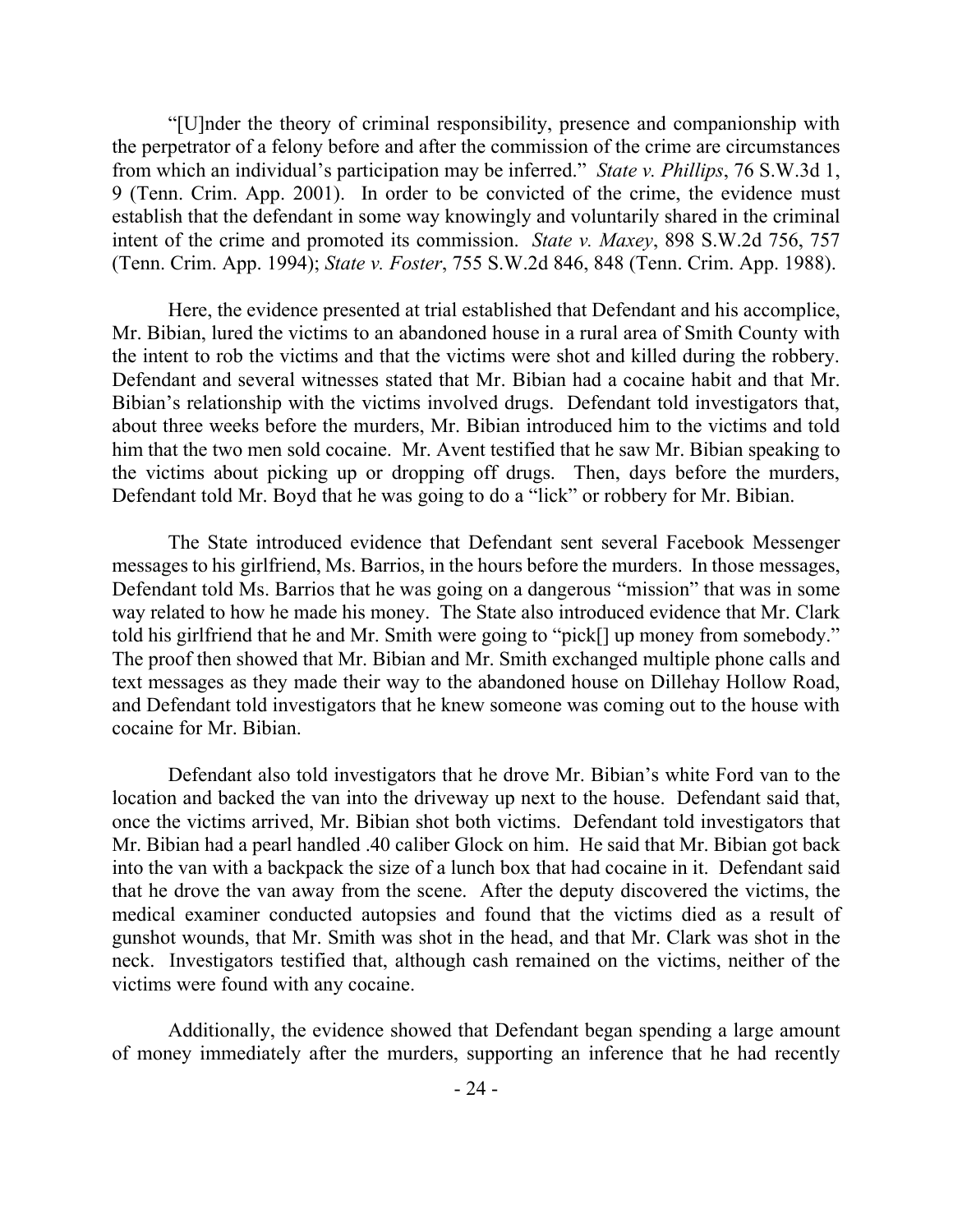obtained something of significant value. *See e.g., State v. Jason R. Garner*, No. W1999- 01679-CCA-R3-CD, 2003 WL 1193253, at \*4 (Tenn. Crim. App. Mar. 14, 2003) (finding sufficient evidence to support an especially aggravated robbery conviction, in part because "[i]t was established that the Appellant went on a spending spree with the money a very short time after the incident ending [the victim's] life"), *perm. app. denied* (Tenn. Oct. 6, 2003). Defendant threw a sack of money on Ms. Shaddocks' bed after the murders. He also fixed some damage on his car, spent \$1400 on new rims for his car, wore new clothes and got a haircut, and promised to "spoil" Ms. Barrios.

In the days after the murders, Defendant also sent numerous messages to Ms. Barrios reflecting consciousness of guilt about a weighty event that he felt had "changed" him, made him "so cold," and excited his "dark side." Defendant admitted to Mr. Avent that he was involved in the victims' deaths, and he told Mr. Boyd that he shot and killed the victims because Mr. Bibian was "too scared" to do it. Defendant also told Mr. Binkley that he was "about to become a serial killer" in a Facebook Messenger message sent on the same night that Defendant brandished a pearl handled pistol and chased Mr. Boyd through a field after telling Mr. Boyd about the murders.

Finally, the State presented evidence that Defendant was hiding from police following the murders and that he fled when law enforcement attempted a traffic stop. He led police on a dangerous high-speed chase, escaped into the woods, and was found hiding in a house the following day. *See Dorantes*, 331 S.W.3d at 388 (quoting *State v. Zagorski,* 701 S.W.2d 808, 813 (Tenn. 1985)) ("'[F]light and attempts to evade arrest are relevant as circumstances from which, when considered with other facts and circumstances in evidence, a jury can properly draw an inference of guilt.'"). When viewed in the light most favorable to the State, the evidence was sufficient to show that Defendant, along with Mr. Bibian, intended to rob the victims, that they took the victims' cocaine by violence, and that the victims were killed in the process.

Defendant contends that his admission to investigators that Mr. Bibian told him "it was a robbery" was ambiguous as to whether Mr. Bibian made the statement before or after the murders. However, Agent Winkler testified that, during his interview, Defendant made the statement in the context of discussing what Defendant knew before the murders. Additionally, Mr. Boyd testified that Defendant told him before the murders that he was going to do a robbery for Mr. Bibian. Defendant also contends that there was insufficient evidence that he "actually shot and killed the victims" or that he "ever exited the vehicle and stepped foot on the property." However, Mr. Boyd testified that Defendant admitted being the killer, demonstrating to Mr. Boyd how he shot the victims, and saying that Mr. Bibian was too scared to do it. In any event, the State did not have to prove that Defendant shot the victims himself because, under the theory of criminal responsibility, it was sufficient for the State to prove that Defendant knew that there was going to be a robbery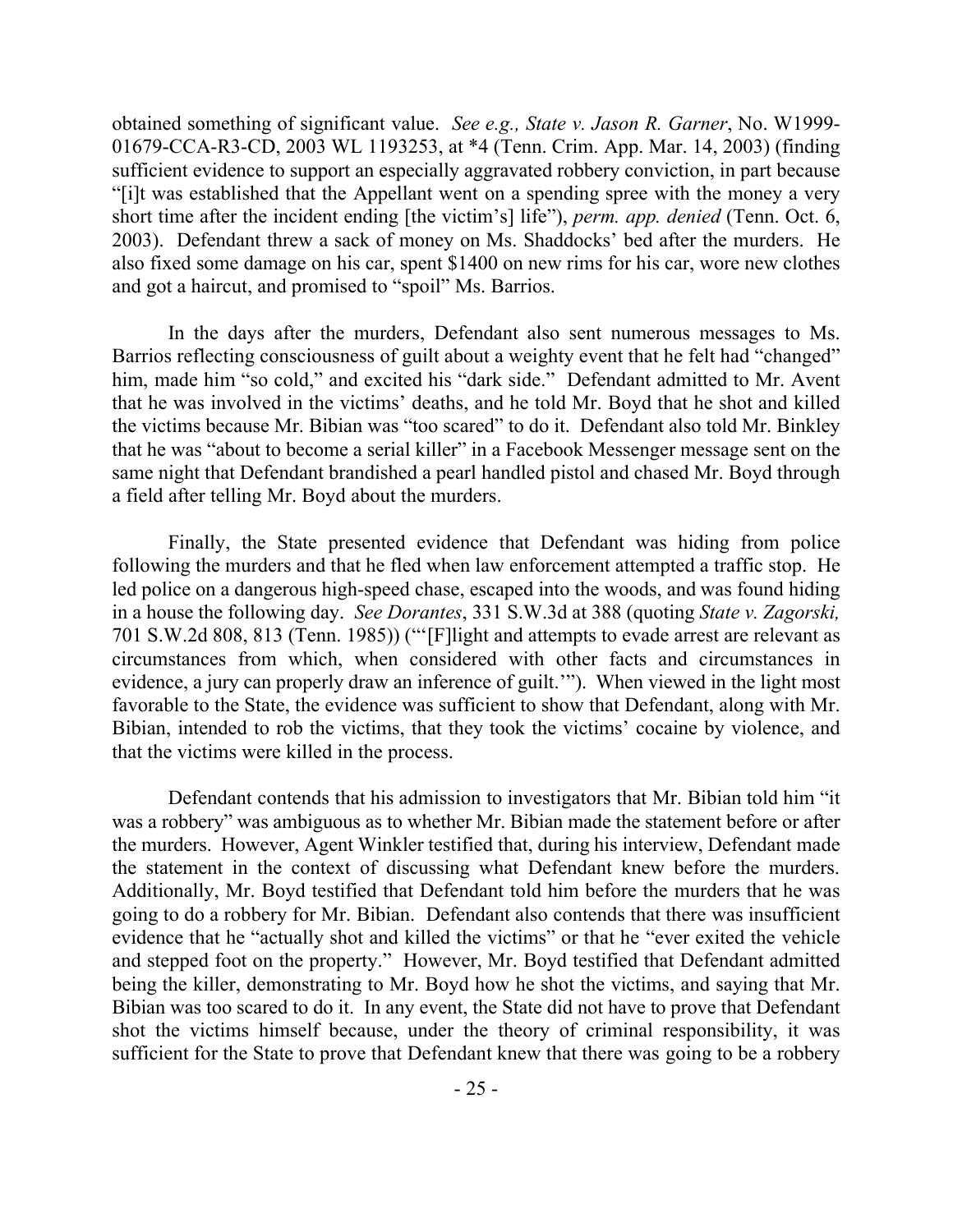and that Defendant intended to participate in it by driving the van for Mr. Bibian. *See State v. Winters*, 137 S.W.3d 641, 659 (Tenn. Crim. App. 2003). Affording the State the strongest legitimate view of the evidence and all reasonable inferences that may be drawn therefrom, we conclude that the evidence presented was sufficient to support Defendant's convictions for two counts of first degree felony murder and two counts of robbery. Defendant is not entitled to relief.

#### *B. Facebook Messenger Messages*

Defendant asserts that the trial court erred in admitting the Facebook Messenger messages. Defendant first asserts that the State failed to the verify that "the messages really were exchanged between [] Defendant's account and that of [Ms.] Barrios[.]" Defendant argues that the time stamps on the messages were hearsay and that the State failed to present a witness from Facebook to "testify to the veracity of the time[ ]stamps[.]" He also argues that the Facebook Messenger messages contained hearsay within hearsay. Finally, Defendant contends that the admission of the messages violated his constitutional right to confront Ms. Barrios and the Facebook employee who provided the affidavit authenticating the messages.

The State responds that the trial court properly admitted Defendant's Facebook Messenger messages as proof of his guilt. The State argues that the record shows the messages were properly authenticated as those purportedly sent by Defendant and that they were admissible pursuant to the hearsay exception for business records. The State also asserts that Defendant waived his claim under the Confrontation Clause by failing to raise it in the trial court.

### a. Authenticity

Evidence must be authenticated to be admissible. *See* Tenn. R. Evid. 901(a). The requirement for authentication "is satisfied by evidence sufficient to the court to support a finding by the trier of fact that the matter in question is what its proponent claims." *Id.* One method of authentication is "[t]estimony that a matter is what it is claimed to be" by a witness with personal knowledge. Tenn. R. Evid. 901(b)(1). Another method is by the "[a]ppearance, contents, substance, internal patterns, or other distinctive characteristics" of the evidence proffered when "taken in conjunction with circumstances" of the case. Tenn. R. Evid. 901(b)(4). Whether evidence has been sufficiently authenticated is within the trial court's sound discretion, and its decision will not be overturned absent an abuse of discretion. *See Mickens*, 123 S.W.3d at 376.

In this case, Agent Scarbro testified that he obtained Defendant's Facebook Messenger records through a search warrant for Defendant's Facebook account. Agent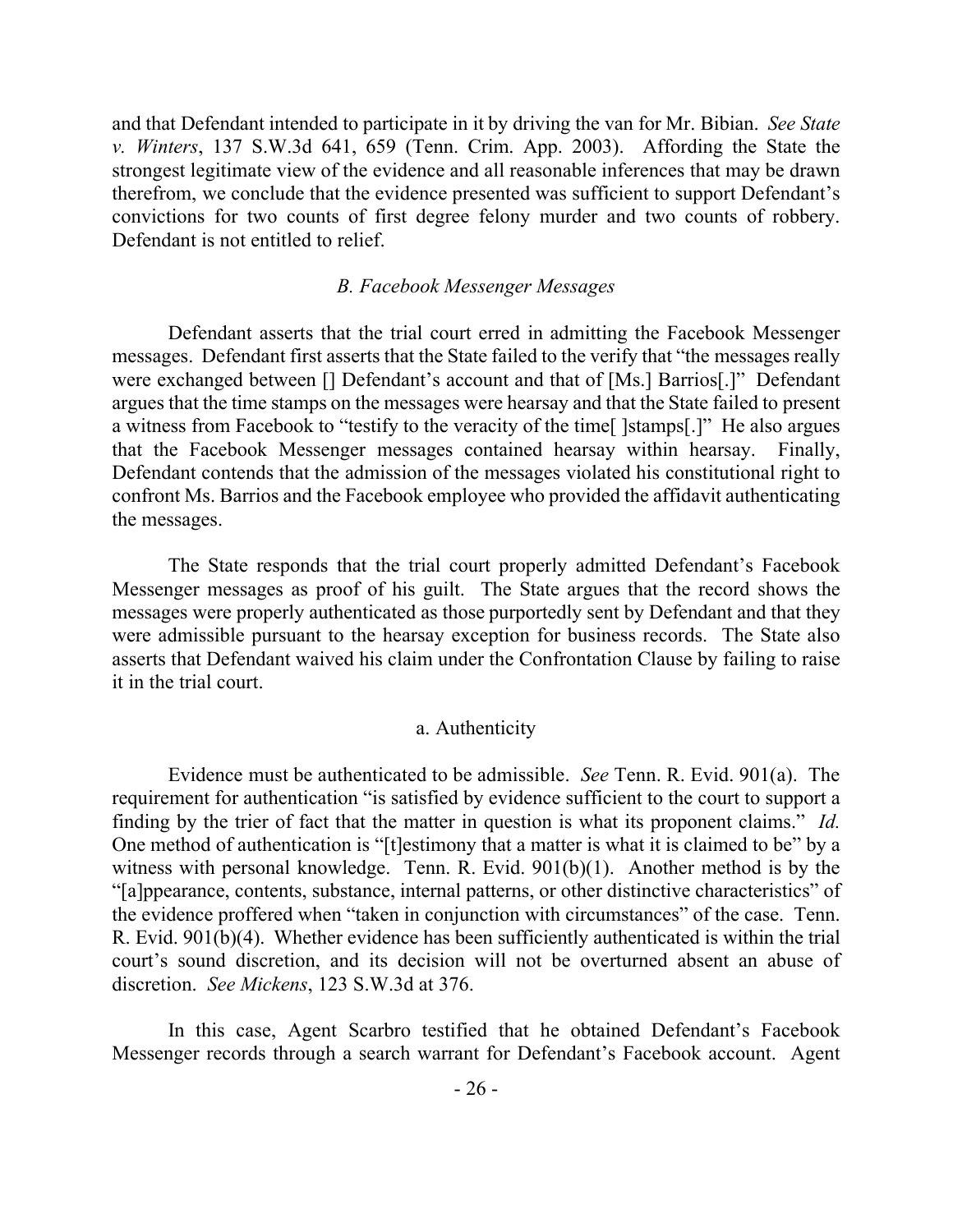Scarbro stated that Facebook authenticated the records as coming from Defendant's account, and he identified a copy of the Certificate of Authenticity of Domestic Records of Regularly Conducted Activity, which was admitted as an exhibit to his testimony.<sup>5</sup> The records from Facebook show that the name on the targeted account was "Alain Benitez." Moreover, most of the messages were sent to or received from an account displaying the name of Defendant's girlfriend, "Ana Barrios," while a few other messages were sent to an account in the name of Defendant's friend, "Jonathon Binkley." The State relied on the "distinctive characteristics" of the Facebook account and the messages. Tenn. R. Evid. 901(b)(4). Not only did the targeted account bear Defendant's name, but the substantive content of the messages contained numerous details relating to Defendant's life. As such, the jury could have reasonably accepted that the messages were what the proponent claimed, *i.e.*, messages from Defendant's Facebook account, and the trial court did not abuse its discretion in finding that the evidence was sufficiently authenticated. Tenn. R. Evid. 901(a); *see State v. Ferguson*, 741 S.W.2d 125, 127 (Tenn. 1987) (stating that "the circumstances must only show with reasonable assurance the identity of the evidence"). Defendant is not entitled to relief.

#### b. Hearsay

Hearsay is an out-of-court statement offered to prove the truth of the matter asserted. Tenn. R. Evid. 801(c). Thus, a statement offered for some purpose other than establishing that what the declarant said is what truly occurred is not hearsay. *See Pylant v. State*, 263 S.W.3d 854, 870-71 (Tenn. 2008). The Tennessee Rules of Evidence prohibit the admission of hearsay unless authorized by an exception to the rule. Tenn. R. Evid. 802. One of those exceptions is for "[r]ecords of [r]egularly [c]onducted [a]ctivity." Tenn. R. Evid. 803(6). That exception applies to "[a] memorandum, report, record, or data compilation, in any form, of acts [or] events . . . made at or near the time by or from information transmitted by a person with knowledge and a business duty to record or transmit if kept in the course of a regularly conducted business activity and if it was the regular practice of that business activity to make the memorandum, report, record or data compilation . . . ." *Id.* In lieu of in-court testimony, the business record may be introduced through a self-authenticating affidavit by a "custodian or other qualified person" if that person certifies that the record was: (1) "made at or near the time of the occurrence of the matters set forth by, or from information transmitted by, a person with knowledge of and a business duty to record or transmit those matters," (2) "kept in the course of the regularly conducted activity," and (3) "made by the regularly conducted activity as a regular practice." Tenn. R. Evid. 902(11)(A)-(C); *see* Tenn. R. Evid. 803(6) (incorporating Rule

 $\overline{a}$ 

 $<sup>5</sup>$  The record reflects that the State gave pre-trial notice of its intent to rely upon a self-authenticating</sup> affidavit as required by Rule 902 of the Tennessee Rules of Evidence, and Defendant does not argue on appeal that he had inadequate notice under the rule.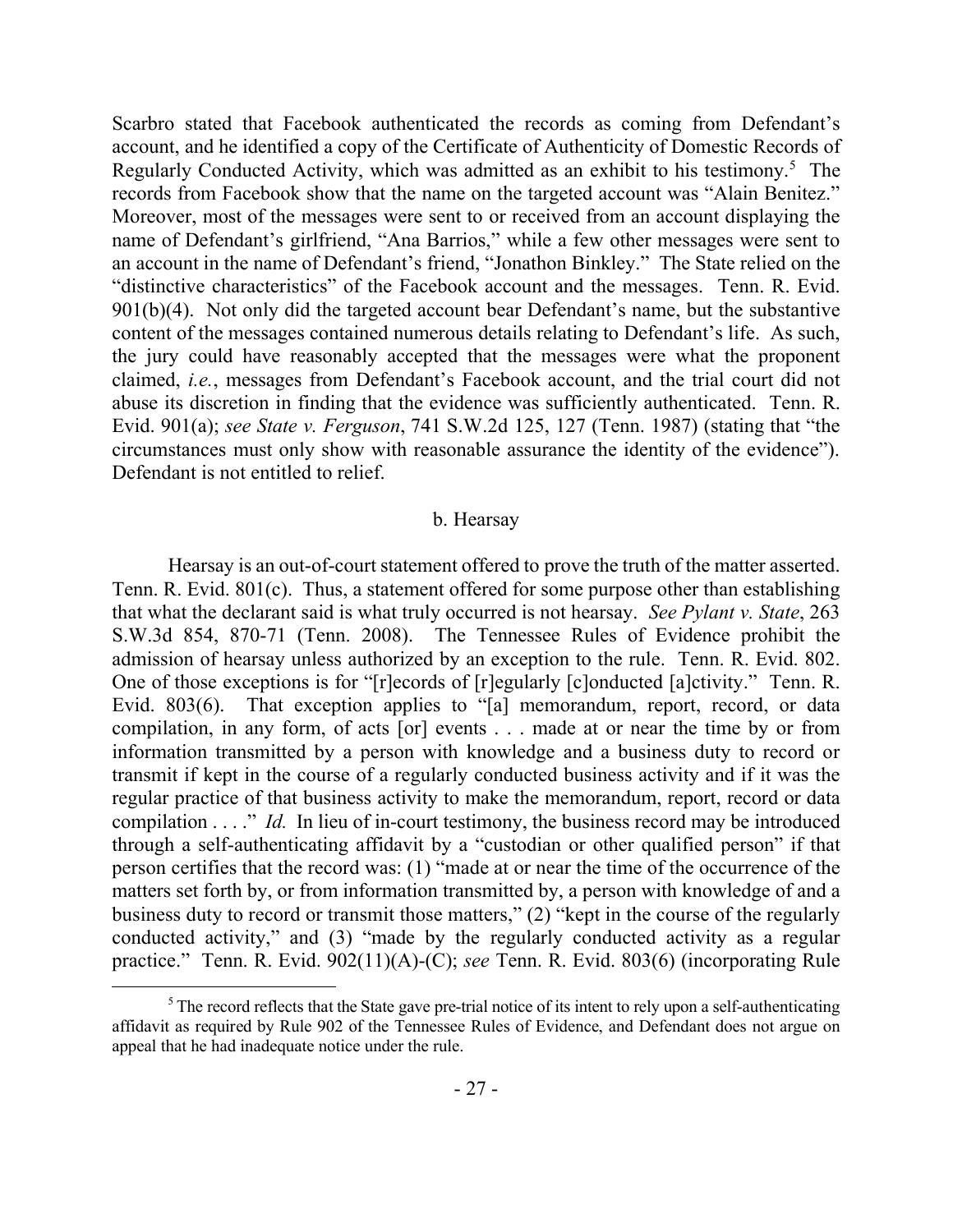902(11) by reference). "Hearsay within hearsay is not excluded under the hearsay rule if each part of the combined statements conforms with an exception to the hearsay rule provided in these rules or otherwise by law." Tenn. R. Evid. 805. Whether a statement constitutes hearsay and whether it satisfies an exception to the hearsay rule are questions of law, which are reviewed de novo on appeal. *State v. Kendrick*, 454 S.W.3d 450, 479 (Tenn. 2015).

As required by Rule 902 of the Tennessee Rules of Evidence, the State introduced a self-authenticating affidavit from the custodian of records for Facebook. *See* Tenn. R. Evid. 902. In the affidavit, the custodian certified that "[t]he records were made at or near the time the information was transmitted by the Facebook user" and that the records "were made and kept by the automated systems of Facebook in the course of regularly conducted activity as a regular practice of Facebook." The affidavit also stated that the records for the targeted account were "saved in electronic format after searching Facebook's automated systems[.]" The certification was sufficient to satisfy the requirement for the business records hearsay exception. *See* Tenn. R. Evid. 803(6); Tenn. R. Evid. 902(11)(A)- (C).

Moreover, despite Defendant's argument to the contrary, the custodian's affidavit authenticated the time stamps. The time stamps were part of the business records, and the records custodian certified the accuracy of those records in the affidavit. Additionally, we agree with the State that an expert was not required to explain the time zone differences between the Facebook records and the time in the Central Time Zone and that the trial court could take judicial notice of the required calculation. *See e.g., State v. Ronnell Barclay*, No. W2017-01329-CCA-R3-CD, 2019 WL 994181, at \*7 n.4 (Tenn. Crim. App. Feb. 28, 2019) (taking judicial notice "that Universal Coordinated Time (UTC) is six hours ahead of the North American Central Time Zone (CT)"), *perm. app. denied* (Tenn. July 19, 2019).

Regarding the substantive content of the Facebook records, the hearsay exception for party-opponent admissions applies to messages sent by Defendant. Tenn. R. Evid. 803(1.2); *see State v. Lewis*, 235 S.W.3d 136, 145 (Tenn. 2007). Moreover, the trial court properly determined that the messages sent from Ms. Barrios and Mr. Binkley were not hearsay because they were not offered for the truth of the matter asserted but to put Defendant's messages into context. *See* Tenn. R. Evid. 801(c); *State v. Joshua Hill-Williams*, No. W2015-01743-CCA-R3-CD, 2017 WL 1907735, at \*12 (Tenn. Crim. App. May 9, 2017) (concluding that text messages received by the defendant were not hearsay when offered to put the defendant's own messages "into context"), *perm. app. denied* (Tenn. Aug. 18, 2017). The State did not offer the messages from Ms. Barrios and Mr. Binkley for their truth but because Defendant's messages would have been nonsensical without the context of the other half of the conversations. Defendant is not entitled to relief on this claim.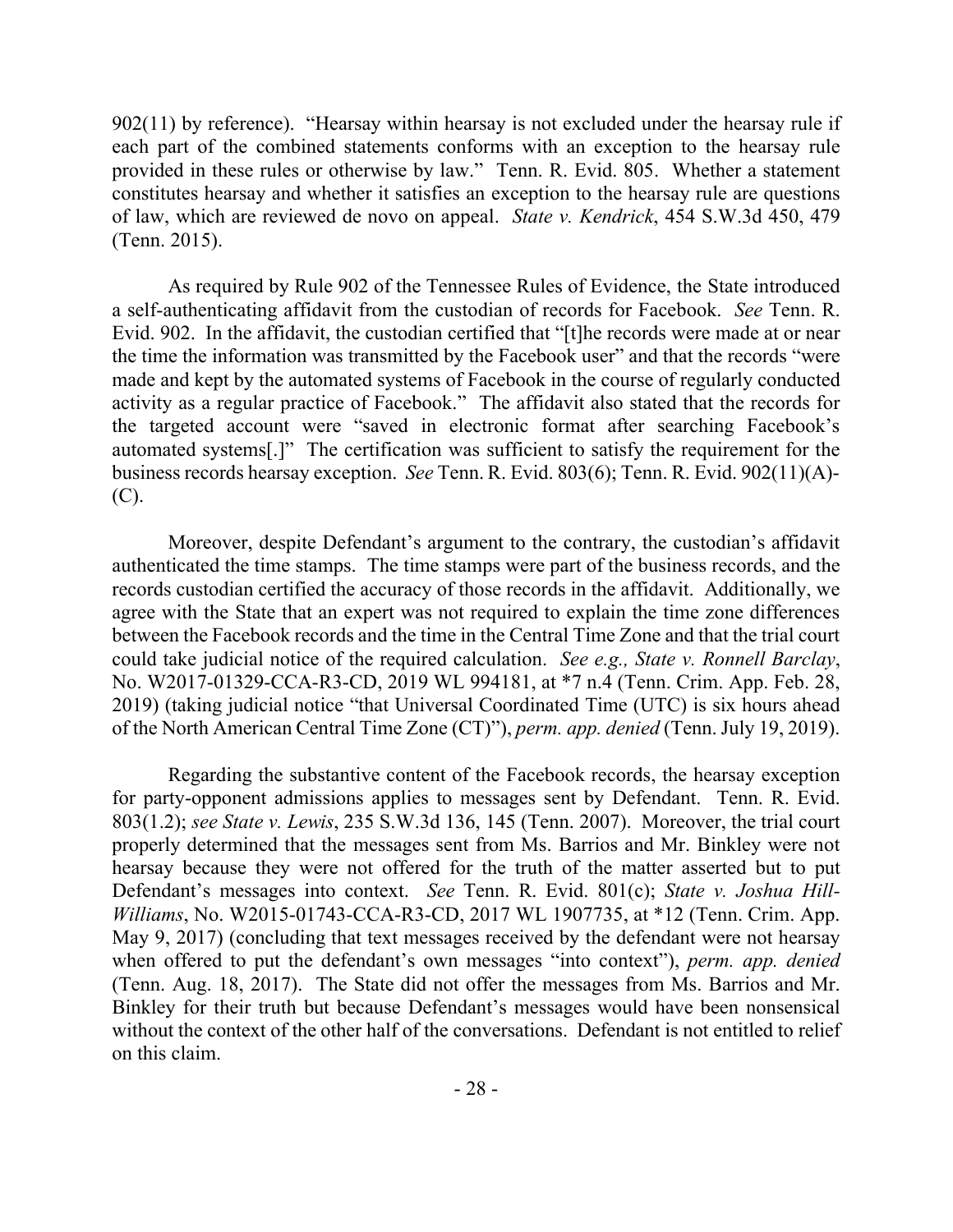### c. Right to Confrontation

We note that Defendant failed to raise his Confrontation Clause claim in his motion for new trial and, instead, raised the claim for the first time on appeal. Tennessee Rule of Appellate Procedure 3(e), provides, in pertinent part, that:

[I]n all cases tried by a jury, no issue presented for review shall be predicated upon error in the admission or exclusion of evidence, jury instructions granted or refused, misconduct of jurors, parties or counsel, or other action committed or occurring during the trial of the case, or other ground upon which a new trial is sought, unless the same was specifically stated in a motion for a new trial; otherwise such issues will be treated as waived.

*See also State v. Johnson*, 970 S.W.2d 500, 508 (Tenn. Crim. App. 1996) ("Issues raised for the first time on appeal are considered waived."). Thus, we conclude that the claim is waived. Moreover, Defendant has not requested plain error review. *See State v. Bledsoe*, 226 S.W.3d 349, 355 (Tenn. 2007) (stating that the defendant bears the burden of persuading the appellate court that the trial court committed plain error). Defendant is not entitled to relief.

## *C. Admission of Inconclusive Forensic Evidence*

Defendant contends that the trial court erred by admitting "a large amount of mostly inconclusive forensic evidence" that was "misleading, irrelevant, and inappropriate" and served as only "a waste of time and source of confusion for the jury." The State responds that Defendant has waived the issue.

In his brief, Defendant does not specifically identify what "inconclusive forensic evidence" he is challenging on appeal. Defendant provides no citation to the record in this section of his brief, and he cites to no applicable legal authority. "Issues which are not supported by argument, citation to authorities, or appropriate references to the record will be treated as waived in this court." Tenn. R. Crim. Ct. App. 10(b). "[I]t is not the duty of this court to scour the record in search of the facts supporting a defendant's argument." *State v. Sharod Winford Moore*, No. M2015-00663-CCA-R3-CD, 2016 WL 3610438, at \*8 (Tenn. Crim. App. June 28, 2016), *perm. app. denied* (Tenn. Nov. 17, 2016). By failing to support his argument with proper references to the record and citation to authorities, Defendant has waived our consideration of this issue.

Additionally, our review of the record has failed to show that Defendant raised contemporaneous objections to the admission of evidence based upon its inconclusive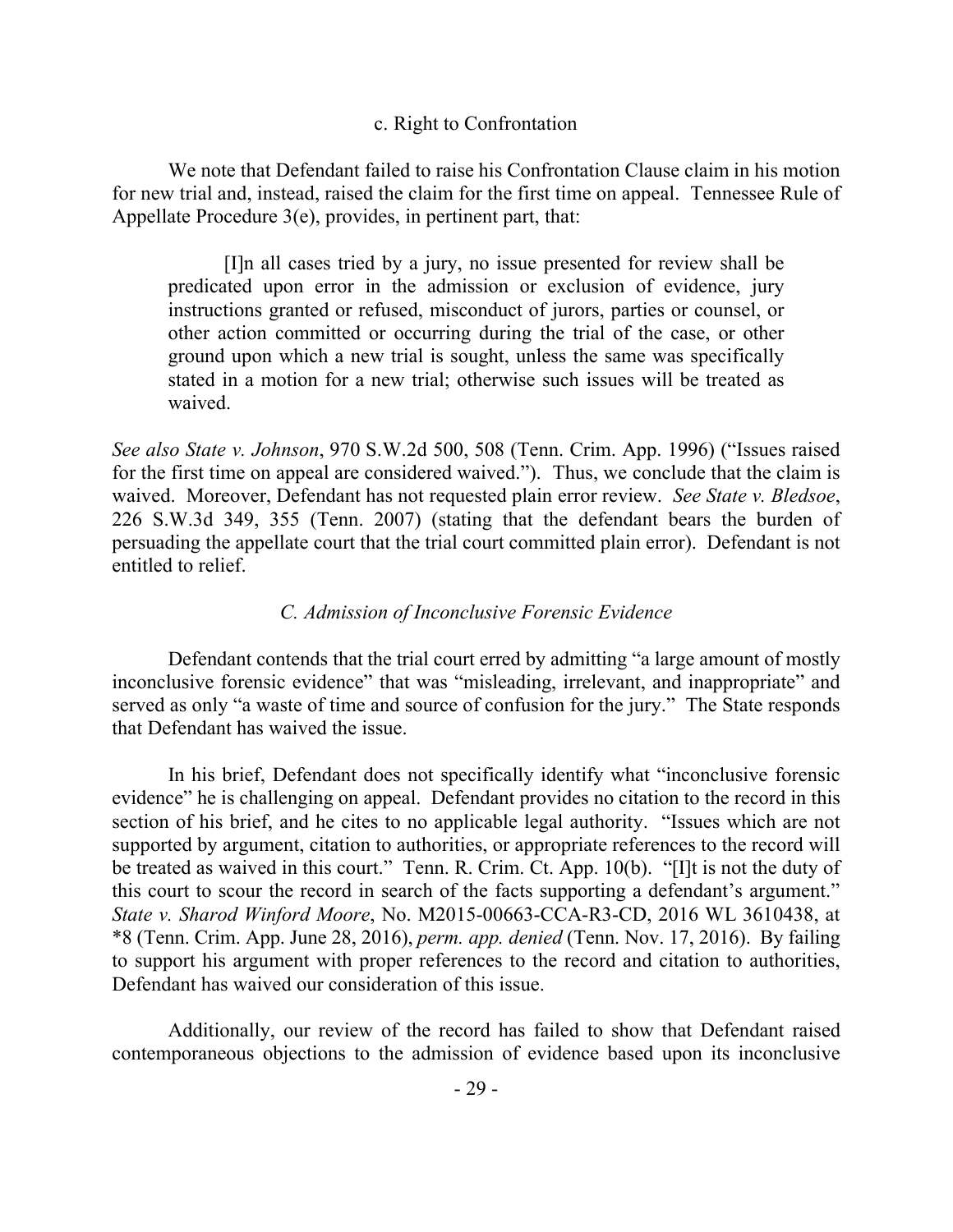nature. By failing to raise contemporaneous objections, Defendant has likewise waived our consideration of the issue. *See* Tenn. R. App. P. 36(a) (providing that appellate courts need not grant relief when the objecting party "failed to take whatever action was reasonably available to prevent or nullify the harmful effect of an error").

Waiver notwithstanding, the record reflects that Defendant thoroughly crossexamined TBI agents who testified about their examination and testing of various pieces of forensic evidence. Defendant used these opportunities to repeatedly point out to the jury that no physical evidence connected him to the crime scene, which supported his claim that Mr. Bibian shot and killed the victims. Thus, it appears that the forensic evidence was relevant as it had the "tendency to make the existence of any fact that is of consequence to the determination of the action more probable or less probable than it would be without the evidence," Tenn. R. Evid. 401, and that the probative value of the evidence was not substantially outweighed by its prejudicial effect. Tenn. R. Evid. 403. Defendant is not entitled to relief.

### *D. Sentencing*

Defendant asserts that the trial court abused its discretion when it imposed consecutive life sentences. He argues that, because he was eighteen years old at the time of the offenses, he lacked substantial judgment in his participation in the crime and that he acted under the direction and influence of his older, more experienced accomplice, Mr. Bibian.

In response, the State acknowledges that the trial court failed to make the requisite *Wilkerson* findings when imposing consecutive sentences based upon the dangerous offender factor found in Tennessee Code Annotated section 40-35-114(b)(4). The State asserts, however, that this court should conduct an independent review of the record and affirm consecutive sentencing because the record readily demonstrates that Defendant is a dangerous offender. Alternatively, the State requests that the court remand the case to the trial court for further consideration of the *Wilkerson* factors.

When the record establishes that the trial court imposed a sentence within the appropriate range that reflects a "proper application of the purposes and principles of our Sentencing Act," this court reviews the trial court's sentencing decision under an abuse of discretion standard with a presumption of reasonableness. *State v. Bise*, 380 S.W.3d 682, 707 (Tenn. 2012). A finding of abuse of discretion "'reflects that the trial court's logic and reasoning was improper when viewed in light of the factual circumstances and relevant legal principles involved in a particular case.'" *State v. Shaffer*, 45 S.W.3d 553, 555 (Tenn. 2001) (quoting *State v. Moore*, 6 S.W.3d 235, 242 (Tenn. 1999)).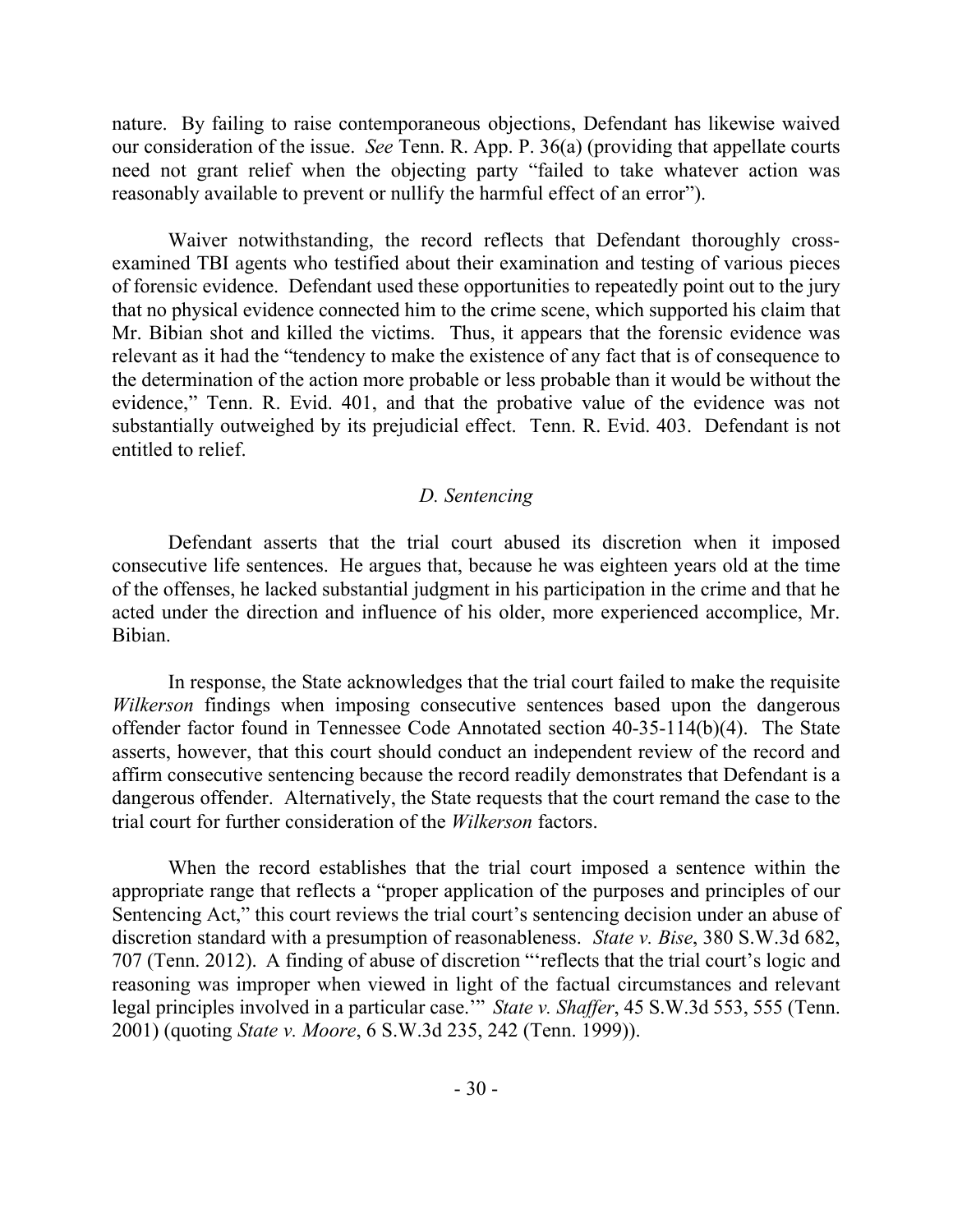In determining the proper sentence, the trial court must consider: (1) the evidence, if any, received at the trial and the sentencing hearing; (2) the presentence report; (3) the principles of sentencing and arguments as to sentencing alternatives; (4) the nature and characteristics of the criminal conduct involved; (5) evidence and information offered by the parties on the mitigating and enhancement factors set out in Tennessee Code Annotated sections 40-35-113 and -114; (6) any statistical information provided by the administrative office of the courts as to sentencing practices for similar offenses in Tennessee; and (7) any statement the defendant made in the defendant's own behalf about sentencing. *See* Tenn. Code Ann. § 40-35-210 (2018); *State v. Taylor*, 63 S.W.3d 400, 411 (Tenn. Crim. App. 2001). The trial court must also consider the potential or lack of potential for rehabilitation or treatment of the defendant in determining the sentence alternative or length of a term to be imposed. Tenn. Code Ann. § 40-35-103 (2020).

To facilitate meaningful appellate review, the trial court must state on the record the factors it considered and the reasons for imposing the sentence chosen. Tenn. Code Ann. § 40-35-210(e) (2020); *Bise*, 380 S.W.3d at 706. The party challenging the sentence on appeal bears the burden of establishing that the sentence was improper. Tenn. Code Ann. § 40-35-401 (2020), Sentencing Comm'n Cmts.

The Tennessee Supreme Court has held that the *Bise* standard applies to consecutive sentencing determinations "if [the trial court] has provided reasons on the record establishing at least one of the seven grounds" for discretionary consecutive sentencing. *State v. Pollard*, 432 S.W.3d 851, 861 (Tenn. 2013). A trial court "may order sentences to run consecutively" if it finds that the defendant is "a dangerous offender whose behavior indicates little or no regard for human life, and no hesitation about committing a crime in which the risk to human life is high[.]" Tenn. Code Ann. § 40-35-115(b)(4) (2020); *see Wilkerson*, 905 S.W.2d at 936. Before a trial court may impose consecutive sentences on the basis that a defendant is a dangerous offender, the trial court must also find "that an extended sentence is necessary to protect the public against further criminal conduct by the defendant and that the consecutive sentences . . . reasonably relate to the severity of the offenses committed." *Wilkerson*, 905 S.W.2d at 939. In order to limit the use of the "dangerous offender" category to cases where it is warranted, our supreme court has stated that the trial court must make specific findings about "particular facts" which show that the *Wilkerson* factors apply to the defendant. *State v. Lane*, 3 S.W.3d 456, 461 (Tenn. 1999). "The mere recitation of the *Wilkerson* factors is not a substitute for the requirement of making specific findings." *State v. Prentice C. Calloway*, No. M2004-01118-CCA-R3- CD, 2005 WL 1307800, at \*13 (Tenn. Crim. App. June 2, 2005), *no perm. app. filed.*

In this case, the trial court failed to adequately provide reasons on the record to support the imposition of consecutive life sentences. In imposing consecutive sentences, the trial court relied upon the dangerous offender factor under Tennessee Code Annotated